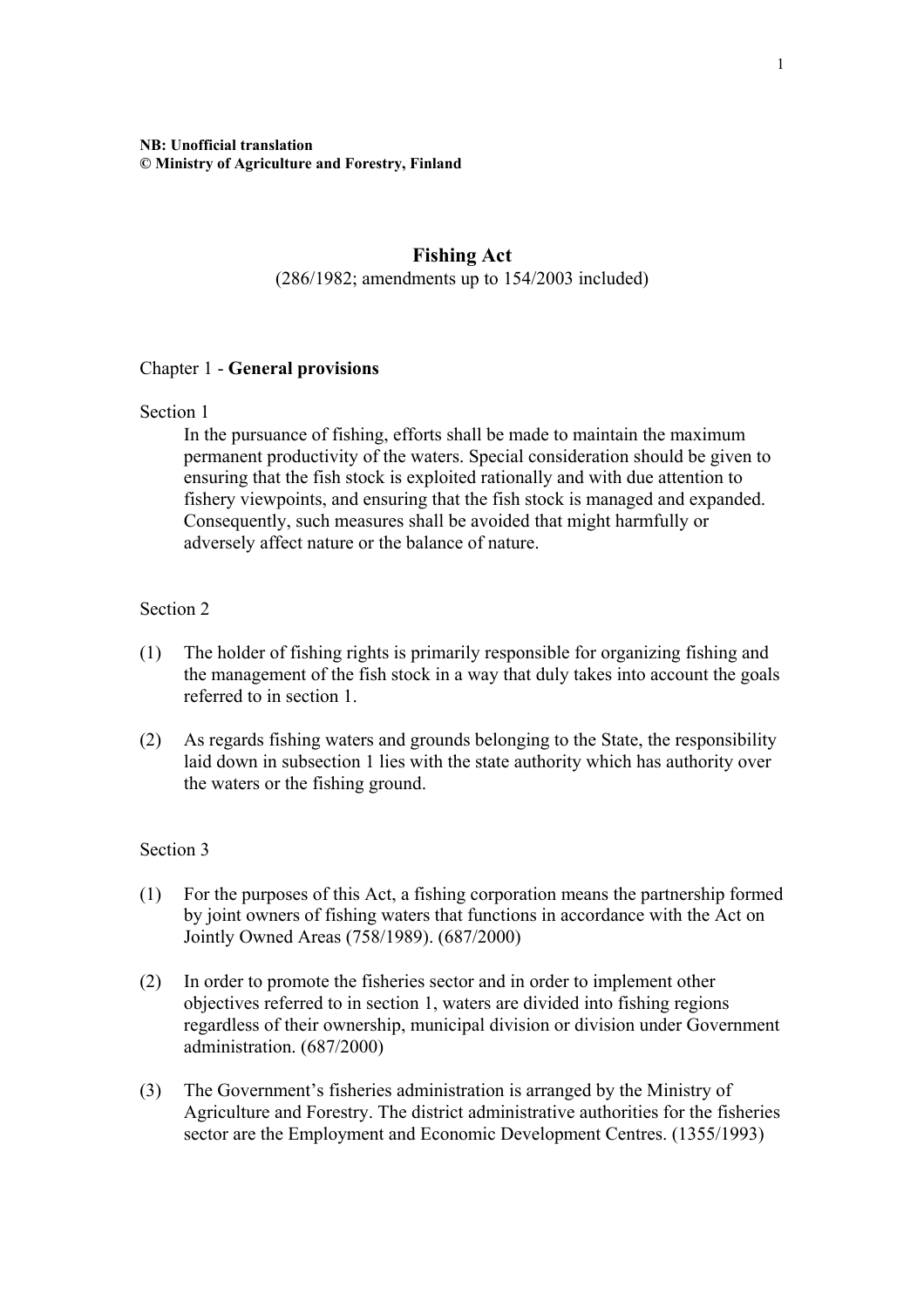- (1) What is provided on fishing rights in this Act or under it also applies as appropriate to the right to catch crayfish. Provisions on the prohibition on catching pearl oysters are issued separately.
- (2) Catching lamperns is considered fishing, and what is provided in this Act on fish also applies to lamperns, unless otherwise specified in the provision.

#### Chapter 2 **- Fishing rights**

### Section 5

The right to engage in fishing and issue orders related to it belongs to the owner of the waters, unless this right has been assigned to another party and unless otherwise provided in this Act. The right to fish in a flood area, when flooded, located outside the boundary of the waters mentioned in the Waters Act (264/61), Chapter 1, section 6(1), belongs to the owner of the waters.

- (1) Each citizen of a state belonging to the European Economic Area who resides permanently in Finland has a right to engage in fishing in public waters in sea areas and in Finland's fishing zone. Citizens of Finland, Iceland, Norway, Sweden and Denmark have a right to fish for domestic needs and recreation in the above area irrespective of their residence. (489/1993)
- (2) Employment and Economic Development Centres may introduce administrative rules concerning engagement in the fishing referred to in subsection 1 provided that the waters do not belong to the fishing regions referred to in section 68(1). In this case, special care shall be taken in the said area to ensure that other types of fishing do not excessively hinder or impede professional fishing in the area, nor weaken the conditions for it.
- (3) When required by the needs of professional fishing, the Employment and Economic Development Centres may for this purpose lease out salmon or trout fishing grounds located in the waters referred to in subsection 1 or give permission to use them for a fixed period of time. The Employment and Economic Development Centres may also grant permission to foreigners other than those referred to in subsection 1 to fish for domestic needs and recreation in the said area. (1355/1993)
- (4) Only professional fishermen may use fishing gear intended for professional fishing in the waters referred to in subsection 1. Further provisions on fishing gear intended for professional fishing shall be given by decree. (489/1993)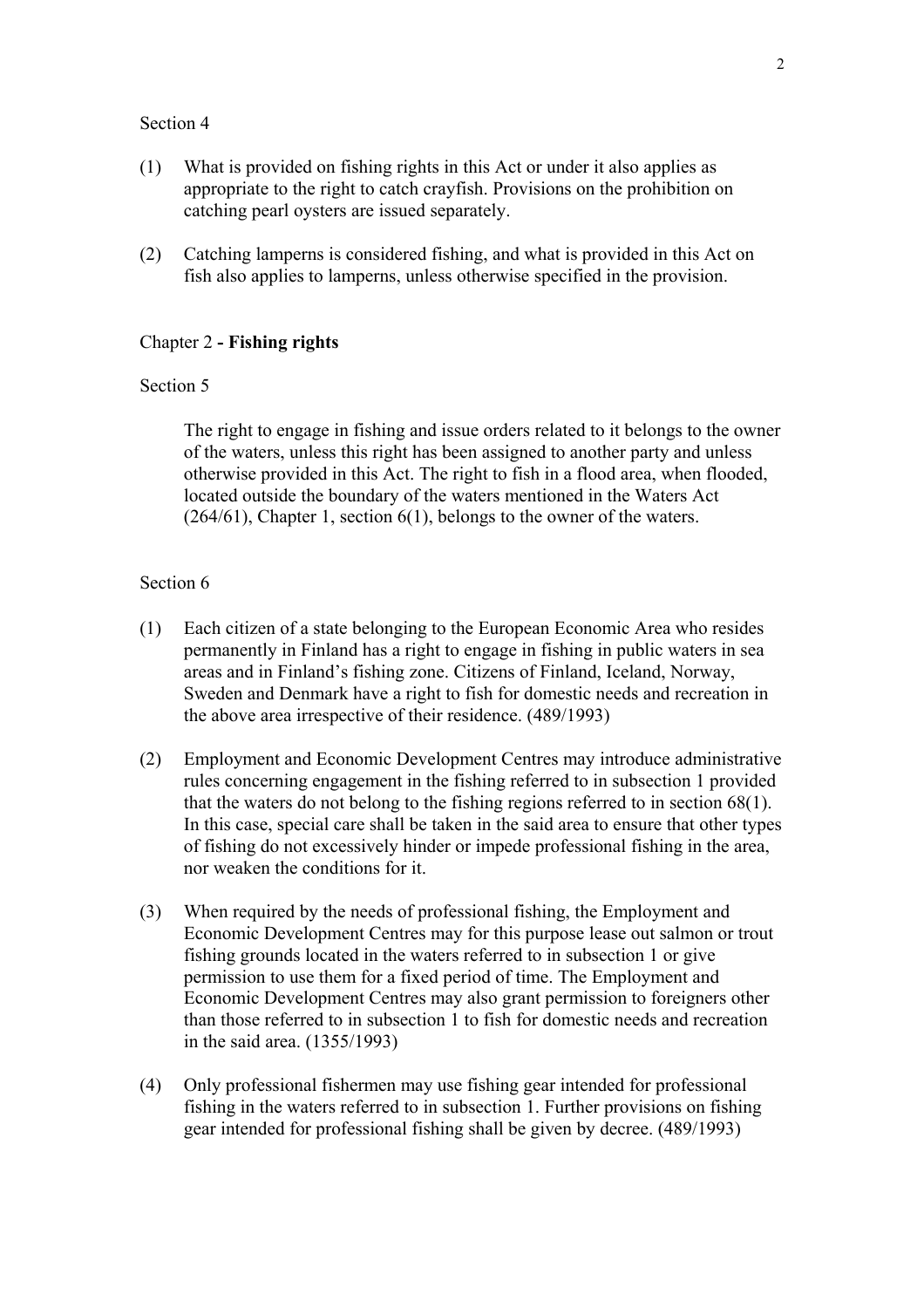Section 6 a (756/2001)

- (1) A professional fisherman is a person who is engaged in fishing and earns his living, or a substantial part of it, from fishing and from the processing of the catch he has caught.
- (2) A fisherman is deemed to earn his living, or a substantial part of it, from fishing and from the processing of the catch he has caught if the sales proceeds he receives from these activities (total fishing income) is at least 30 per cent of the total amount of his overall business income, earned income and other regular overall income. The total income of a fisherman engaged in fishing as a partner in a company or a cooperative also includes his share of the total fishing income of the company or cooperative. The total fishing income of a fisherman working for somebody else also includes his earned income from fishing.
- (3) A person whose total fishing income is less than 30 per cent but at least 15 per cent of the total amount of his overall business income, earned income and other regular overall income is considered a professional fisherman when section 6(4) and the provisions on the declaration of the catch and regulation of fishing are applied.

### Section 7

- (1) With the exception of temporary residents, each inhabitant of a municipality that includes a lake area has a right to engage in fishing with hooks in the public waters of the lake. (1045/1996)
- (2) The fishing region shall decide on other fishing in the waters referred to in subsection 1. When the decision is made, special consideration should be given to the needs of professional fishermen. The fishing region may charge a reasonable fee for the fishing referred to in this subsection. The fishing region may use the income collected as fees for managing the fish stock in the waters in which the public waters are located. (687/2000)

### Section 8

(1) Further to what is provided in section  $6(1)$  and section  $7(1)$  on fishing in public waters, each inhabitant shall have the right to engage in angling, ice fishing and lure fishing with one rod, reel and lure in other waters as well; and also trolling with one weighted lure or dividing sinker, but not in rapids and currents in waters that contain salmon and powan nor in those waters in which fishing is prohibited on the basis of some other provision. Also the permission of the owner of the fishing rights shall be obtained for fishing, ice fishing and lure fishing competitions as well as for other similar arranged occasions. (1045/1996)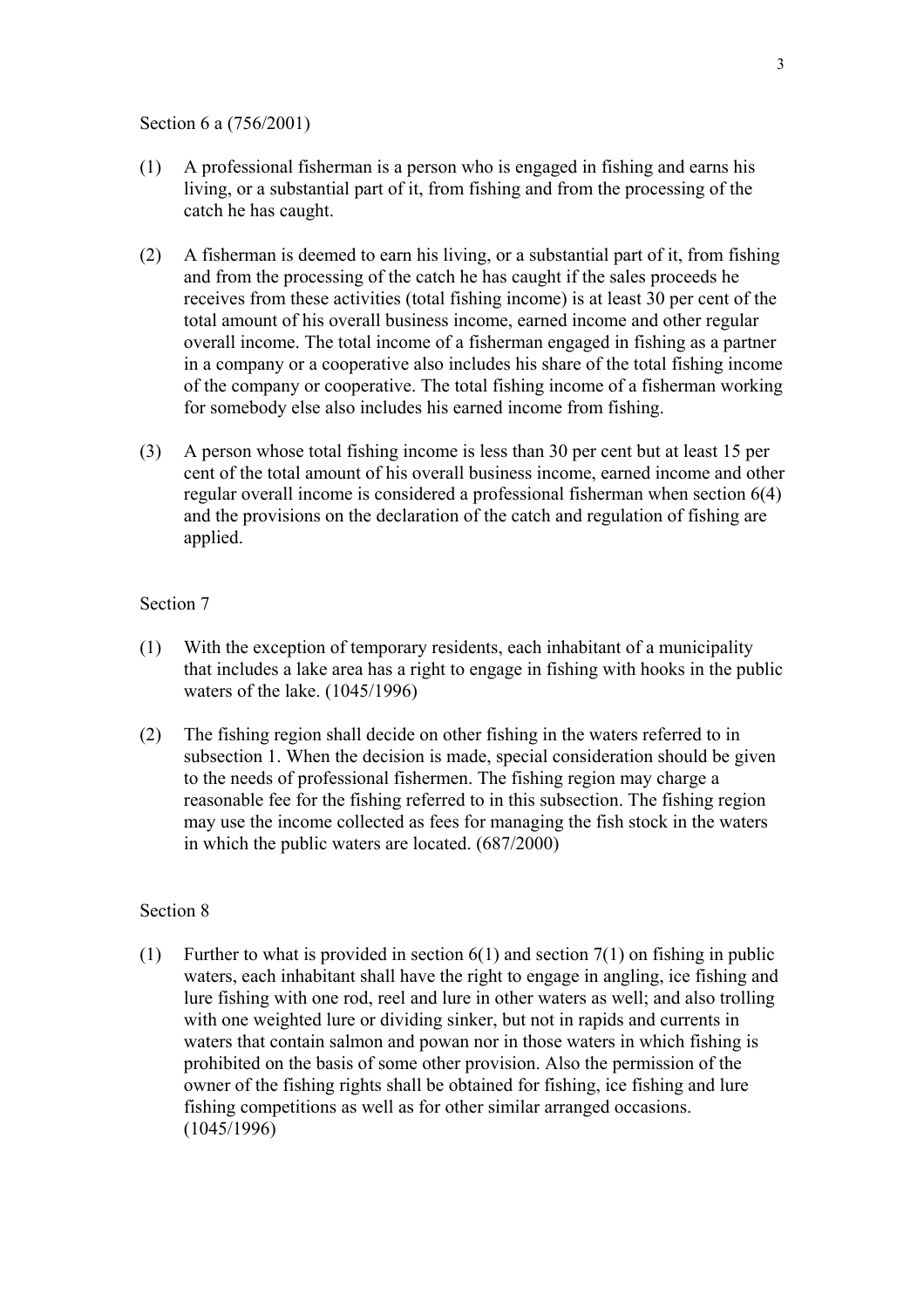- (2) With the exception of temporary residents, persons residing in the municipality shall have the right to engage in fishing vendace, smelt, Baltic herring and sprat with a net in the sea including waters which are not public waters but are located in the municipality either in the outer archipelago or facing the open high seas. Whenever such waters are within a village boundary, persons residing in the village, with the exception of temporary residents, shall also have the right to engage in fishing with hooks, but not with a boulter. (1045/1996)
- (3) What is provided above on waters within village boundaries also applies to partitioned waters.
- (4) Fishing referred to in this section must not be conducted in a way that prevents or disturbs the fishing engaged in by the owner or the leaseholder of the fishing waters in normal fishing grounds and places for fishing with large bow nets.

Each inhabitant of a village, with the exception of temporary residents, shall have the right to acquire a licence to fish for domestic needs or recreation in an area within the village boundaries and designated by the owner of the waters and on condition that the directions of the owner are observed. The holder of such a licence is obligated to pay the owner of the waters a reasonable fee. If the amount of the fee is not agreed, it may be forwarded for the decision of the Employment and Economic Development Centre.

Subsection 2 has been repealed.

### Section 10

- (1) Fishing referred to in section 8(1) may not be conducted and licences referred to in section 9(1) may not be granted in a way that excessively hinders the owner or the leaseholder of the waters or a person engaged in professional fishing in the said area from making use of his/her fishing rights. (1045/1996)
- (2) The owner of the waters may transfer the responsibility for granting licences and collecting payments referred to in section 9(1) to the fishing region.
- (3) What is provided in section 9 and in subsection 2 of this section on the owner of the waters also applies to fishing corporations with regard to fishing waters belonging jointly to several different real estate areas.

### Section 11 (154/2003)

(1) If the objectives referred to in section 1, the safeguarding of the economic use of fish stockings carried out with a commercial or other specific purpose, or specific reasons so require, the Employment and Economic Development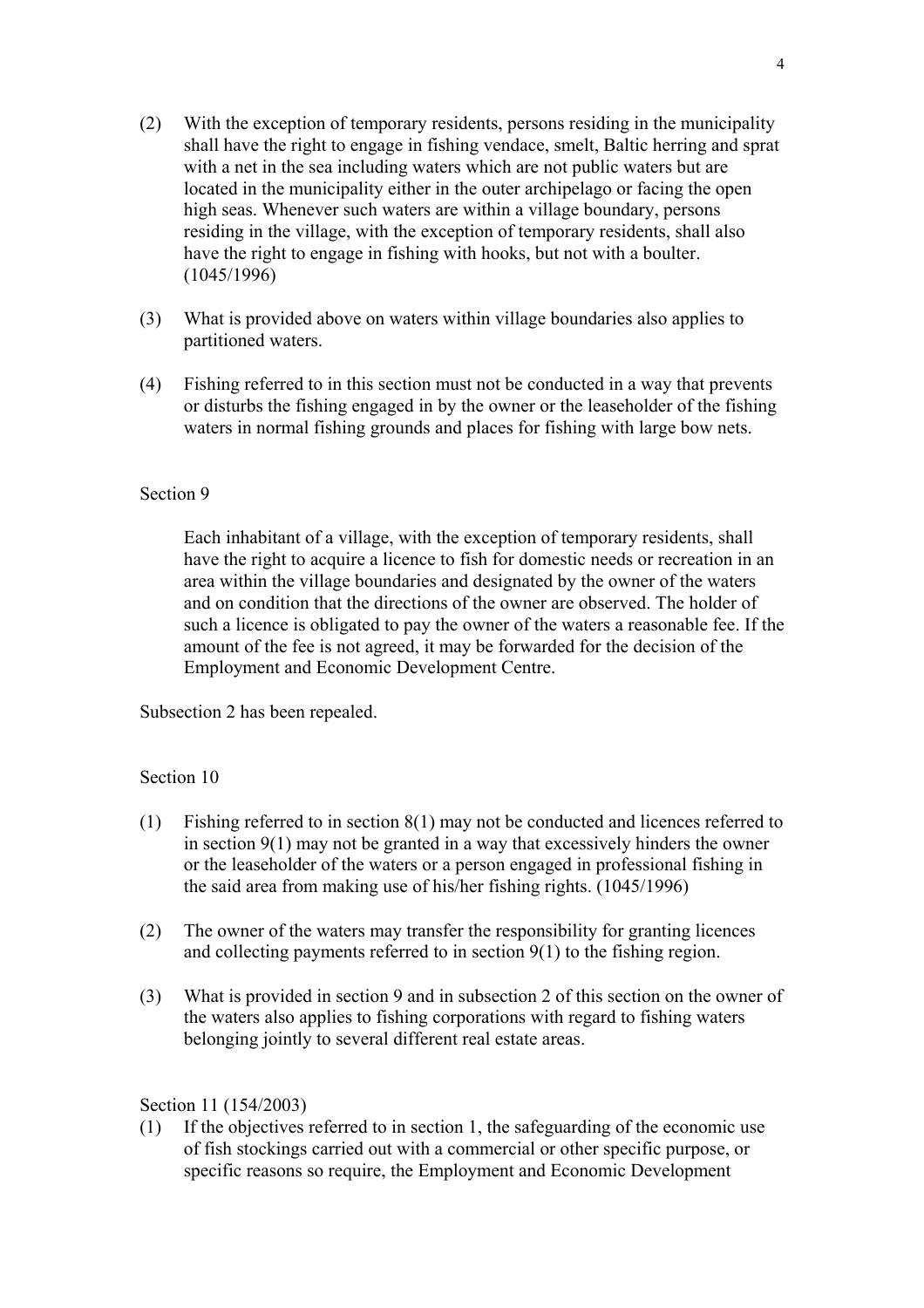Centre has, at the request of the owner of the waters or the fishing region, or on its own initiative, a right to restrict in a specific area the angling and ice fishing referred to in section 8 or the granting of licences referred to in section 9 or suspend them for a specific period.

- (2) In waters in which the securing of the results of more extensive than usual fish stock management, the safeguarding of the economic use of fish stockings carried out with a commercial or other specific purpose, the protection of important spawning areas of predatory fish or the prevention of excessive disturbance to them, or the protection of the nesting of sea birds during the nesting season so require, the Employment and Economic Development Centre must ban the lure fishing referred to in section 8. This ban shall be issued on the application of the owner of the water area, the fishing region, a tenant, a professional fisherman, the regional environment centre or the person whose interest the matter concerns or on the initiative of the Employment and Economic Development Centre, and the area covered by the ban may not be more than 25 per cent of the total water area of the fishing region.
- (3) The fishing region can, at the request of the owner of the water area or on its own initiative, because of a low yield of the fishing waters or for another valid reason, impose the ban or restriction referred to in subsection 1 for a maximum of six months. If the ban or restriction is necessary on a repeated basis, the decision must be submitted to the Employment and Economic Development Centre for approval.

Section 12 (1212/1997)

- (1) The private fishing grounds of the State shall remain in the possession of the State in areas where they have traditionally been and still are under State administration. Further provisions on their use as well as on the use of fishing rights belonging to the State and on fishing in waters owned by the State are given by decree, in which case the interests of professional fishermen and local residents should be given priority. Permanent residents of the municipalities of Enontekiö, Inari and Utsjoki who are engaged in professional fishing, domestic fishing or indigenous occupations, are, however, entitled to a free licence for fishing in State-owned waters in the municipalities concerned.
- (2) However, the provisions of section 8(1) also apply to State-owned waters.

## Section 13

(1) Usufruct exercised since time immemorial, or a right legally gained on another basis to a fishing place or to fishing within the boundaries of a village or outside the boundaries of a village will continue to apply as such. However, usufruct exercised since time immemorial regarding a fishing place is valid only if the boundaries of the place can be reliably proven.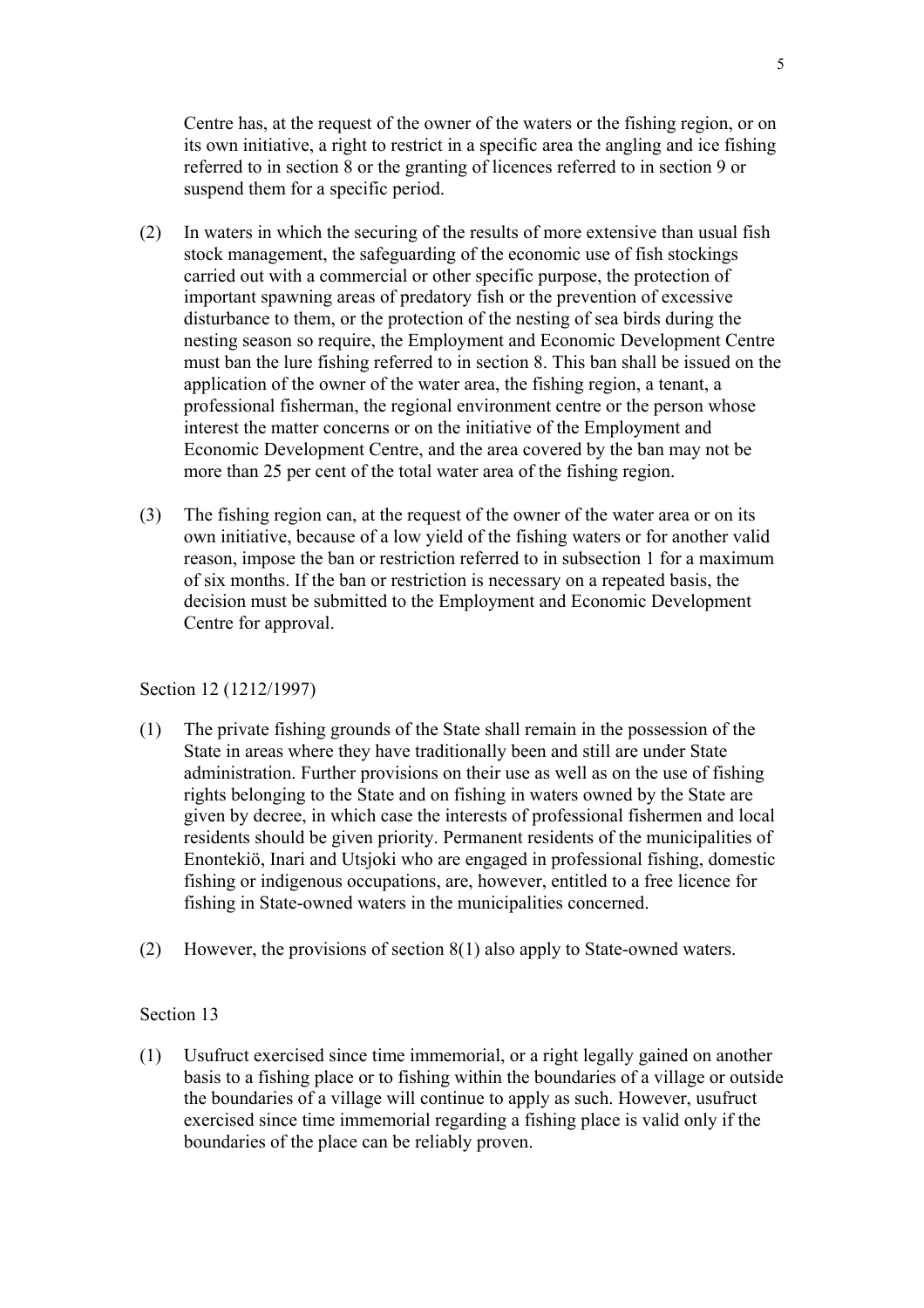- (2) If the right to a fishing place or to fishing in the waters of another village has not been approved when the demarcation of the district boundary is carried out, any action concerning the matter shall be brought in the general court of first instance within three years of the demarcation gaining legal force.
- (3) Where fishing rights have been provided by a court decision or in some other legal manner otherwise than stipulated above in this Act, such a stipulation shall continue to be observed.

## Section 14 (93/2000)

- (1) Anybody with a previously gained right to keep a large fyke or comparable lock fishing gear closer to the mouth of a river containing salmon and whitefish than would normally be allowed under appropriate provisions, may be obliged to relinquish the right, if the achievement of the objectives laid down in section 1 so require. If the Employment and Economic Development Centre and the holder of the right fail to reach agreement on relinquishing the right, the Employment and Economic Development Centre may submit the case to the decision of the environmental permit authority on application. A compensation corresponding to the full value of the right shall be paid for relinquishing the right. If the value cannot otherwise be determined, it shall be deemed to be equal to twenty times the average annual net yield from the fishing carried out during the previous five years as calculated on the basis of the catch.
- (2) A dispute regarding relinquishment of the right may be submitted, on application, for decision by the environmental permit authority. If there is no agreement on the value of the fishing rights, two competent persons appointed by the environmental permit authority shall perform the necessary evaluation before the case is settled

Section 14 a (1212/1997)

- (1) The Employment and Economic Development Centre shall appoint an advisory committee to examine the questions related to fisheries in State-owned fishing waters in the municipalities of Enontekiö, Inari and Utsjoki. The committee shall be appointed for each municipality for three years at a time. It shall, within its operating area, issue opinions, make proposals and initiatives and carry out any other tasks assigned to it.
- (2) The Forest and Park Service and the Forest Research Institute shall request an opinion from the committee every year on the organization of fishing and the principles governing the granting of fishing licences. The authority may not deviate from the opinions issued unless there are specific reasons for doing so.

Section 14 b (1212/1997)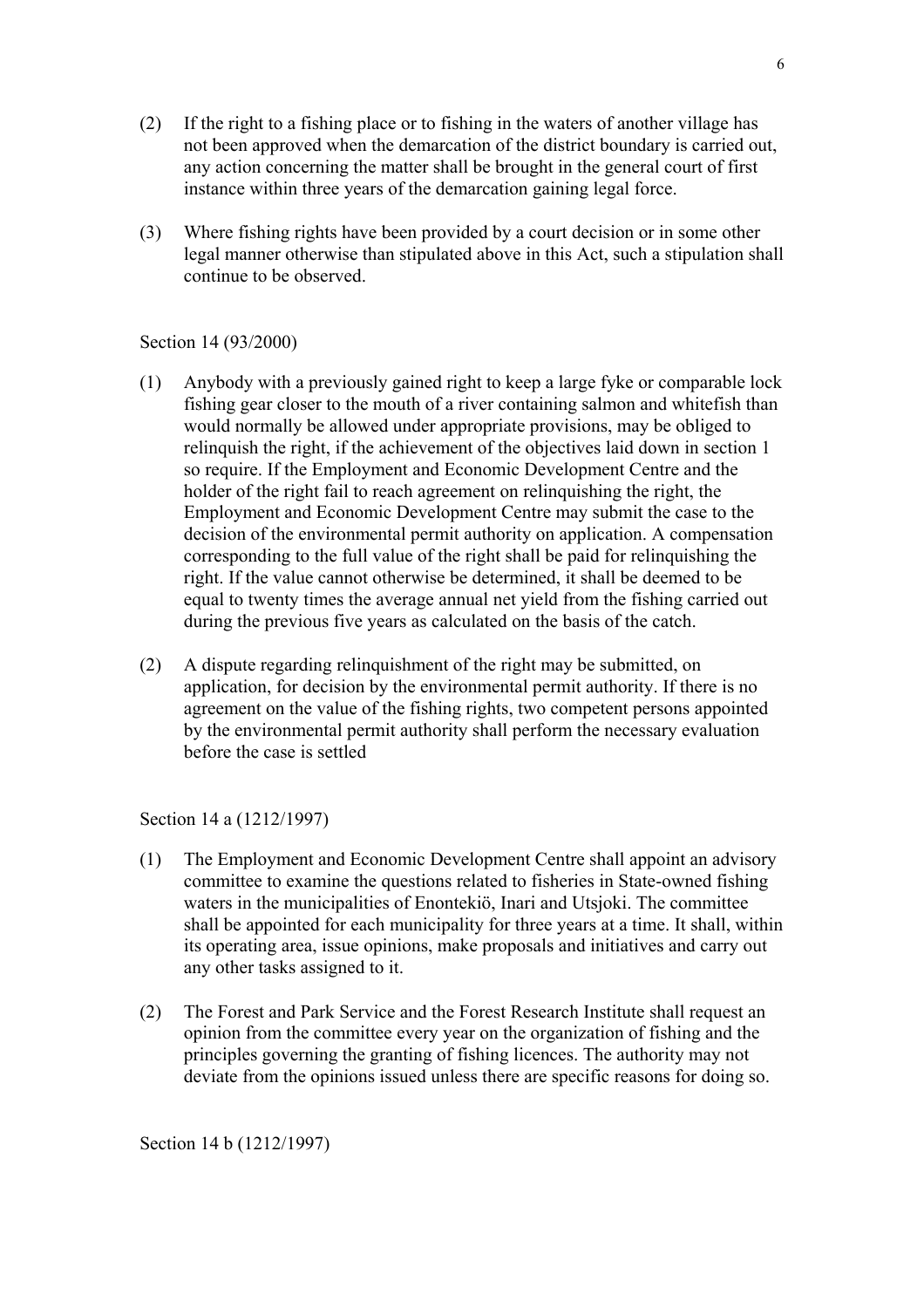- (1) The advisory committee referred to in section 14a above shall have five members each of whom shall have a personal deputy. The Forest and Park Service, the Sami Parliament, fishing regions, the municipality and the local professional fishermen's organizations shall each appoint one member and his/her deputy. If the professional fishermen are not organized or the organizations fail to agree on a joint candidate, the municipality shall appoint one of their candidates. The advisory committee shall appoint a chairman and a deputy chairman from among its members.
- (2) The advisory committee shall convene at the invitation of the chairman or should he/she be prevented from attending to his/her duties, at the invitation of the deputy chairman; the chairman and two other members constitute a quorum.
- (3) Otherwise, the provisions on State committees apply to the advisory committee.

## Chapter 3 - **Leasing out of fishing rights**

### Section 15

- (1) Anybody possessing fishing rights in specific waters may lease them out. Provisions on the right of a fishing corporation to lease out waters belonging to a fishing corporation are contained in the Act on Jointly Owned Areas. (687/2000)
- (2) For the purpose of this Act, 'leasing fishing rights' means the leasing of waters for the purpose of engaging in fishing or other relinquishment against remuneration for a right to a certain fishing ground, or to catch a specified fish species or use specified fishing gear. A fee to be paid for a licence to authorize fishing or for a permit is not considered a remuneration in the sense referred to here.

- (1) When fishing rights are leased, special consideration shall be given, subject to feasibility, to the interests of professional fishing. When the terms of the lease are agreed, the aim shall be to exploit the fish stock rationally and take into account the aspects of fishing management.
- (2) When non-utilization of certain waters should substantially affect the management of the fish stock of the water system or its economic exploitation, the fishing region may request the owner of the waters to lease it out for the purpose of professional fishing. (1355/1993)
- (3) If the owner of the waters does not observe the request mentioned in subsection 2, and no agreement is otherwise reached either about using the fish stock of the area in an appropriate way from the economic point of view, the general court of first instance may, on the application of the fishing region, oblige the owner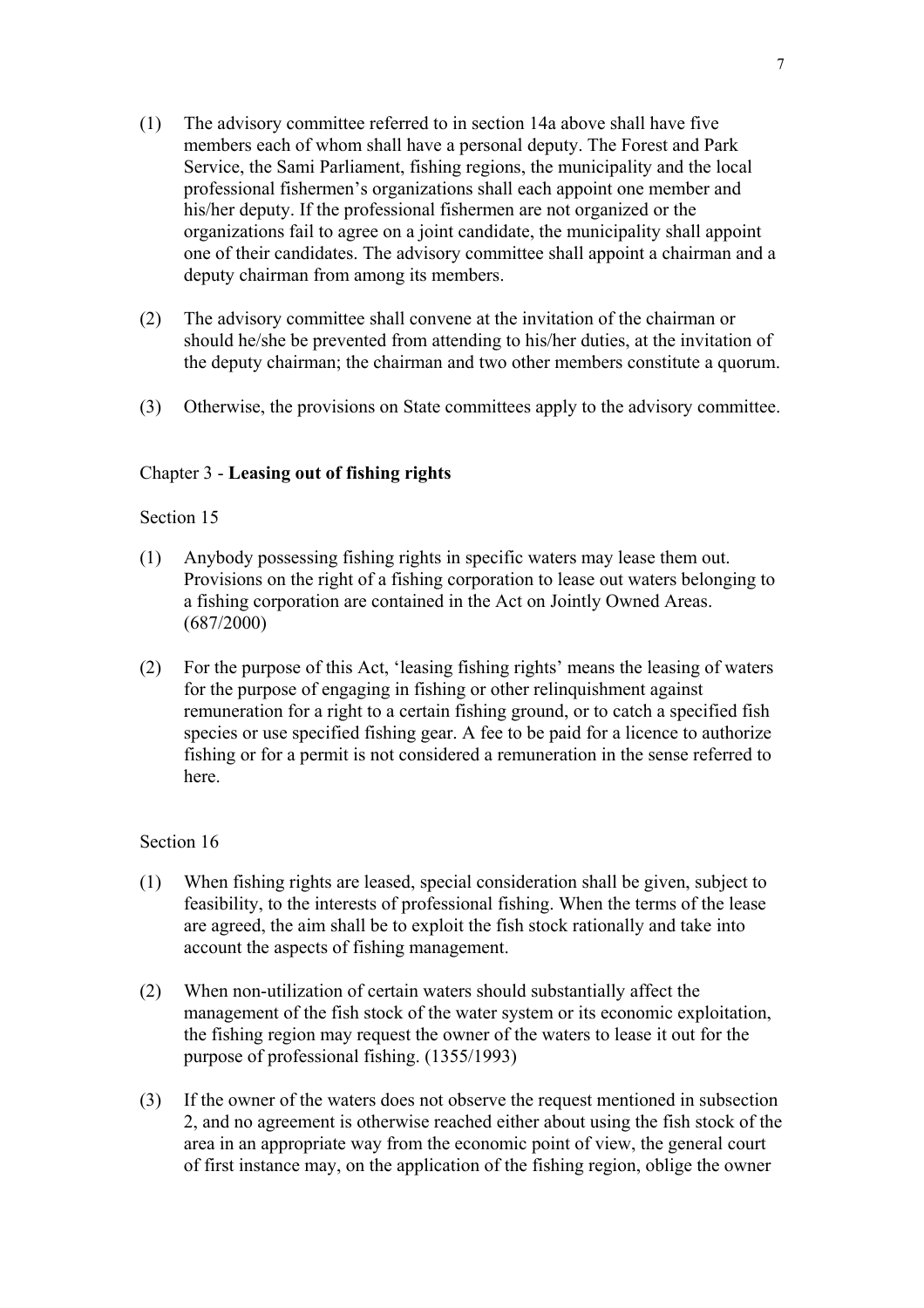of the waters to permit against compensation that an area required for such a method of catching as is referred to in subsection 2 be put into use or to pay for other measures necessary to remove the adverse consequences resulting from the non-utilization of the waters.

### Section 17

- (1) Further to what is provided in this Act or under it on leasing fishing rights, the provisions of the Tenancy Act (258/66) on leasing an area for a particular purpose as defined in section 72 of this Act are also to be observed as appropriate.
- (2) Further to the provisions of this Act, what is decreed on leasing the waters and fishing rights that the State owns shall also apply.

#### Section 17 a (687/2000)

If a property belonging to a joint owner of a common land and its fishing rights have been leased out in accordance with section 5 of the Tenancy Act (258/1966), the tenant has a right to be heard as a party in the meetings of the joint owners in matters pertaining to fishing during the validity of the tenancy unless the landlord uses his right to speak or unless otherwise agreed.

#### Section 18 (687/2000)

A joint owner of common waters may, without the consent of the other joint owners, permit others to use his/her fishing rights in the common waters, freely or against payment. Otherwise, the provisions elsewhere in the law on the right of the joint owners to decide on the joint property in question shall apply.

- (1) When fishing rights are leased out for the purpose of professional fishing, the lease shall be drawn up in writing and for a fixed period, for at least five and not more than twenty years. If such a lease of fishing rights has been agreed on verbally, the contracting party may, by an action instituted in the general court of first instance, demand that a lease thus contracted be ratified. The ratified lease is as valid as a legally drawn up written lease.
- (2) If a contract of lease referred to in subsection 1 has been drawn up on fishing rights, the tenant, who, when engaging in fishing has observed what is laid down in sections 1 and 2, will have priority in renewing the lease. A tenant who is denied this right or who is dissatisfied with the terms of the lease presented for the renewal may institute an action concerning the matter in the general court of first instance.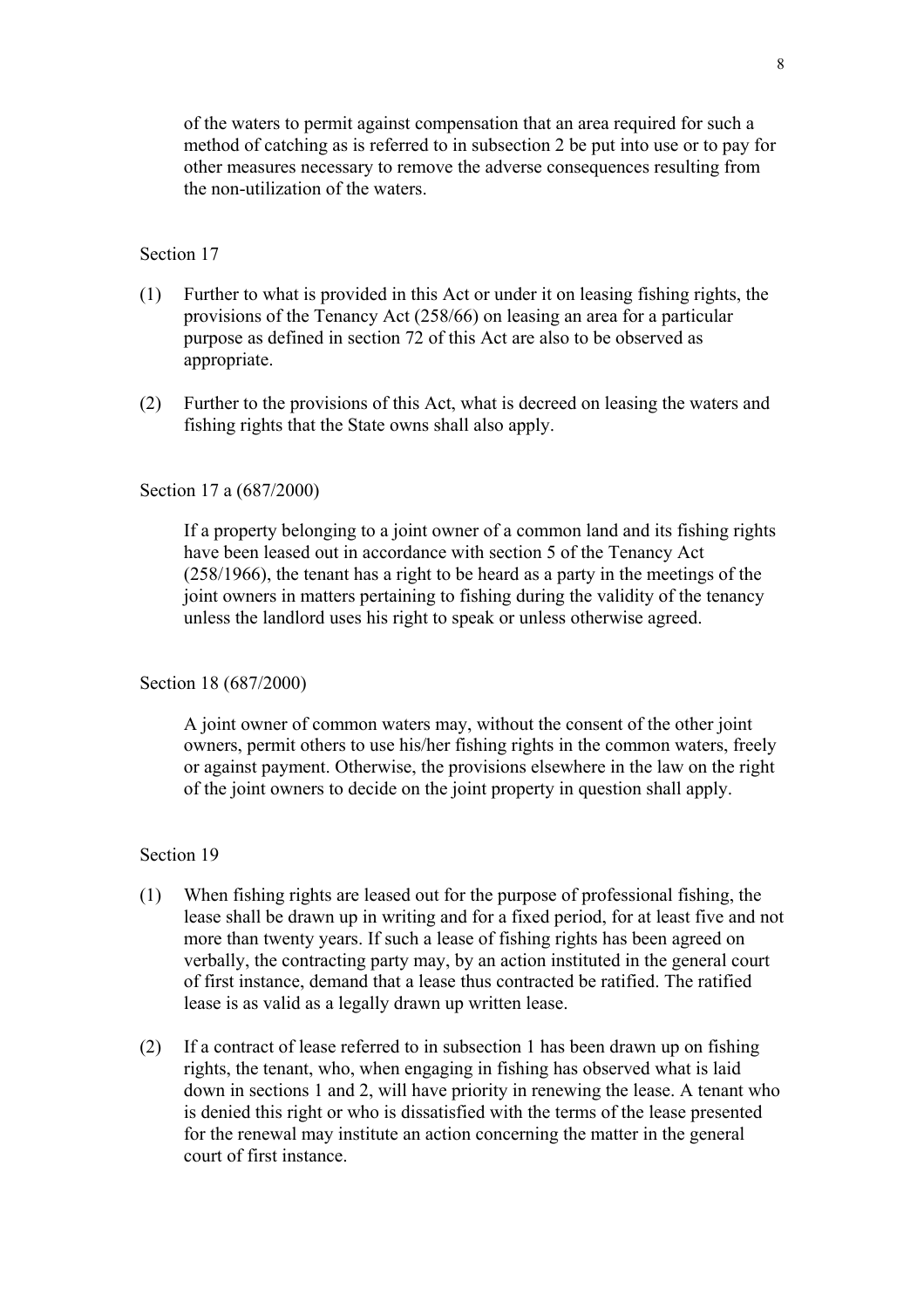(3) A lease referred to in subsection 1 or ratified as provided therein is also binding on the new owner of the waters even if not mortgaged and even though no special stipulation has been entered on this matter into the deed of conveyance.

#### Section 20

- (1) The lessor may rescind the lease on fishing rights or leave it unrenewed if the tenant, despite a reminder, misuses his/her fishing rights, neglects the payment of the rent or otherwise violates his/her obligations according to the said lease or sections 1 and 2 of this Act.
- (2) In case of dispute, an action on the matter of rescission shall be instituted in the general court of first instance.

### Chapter 4 - **Rights related to pursuance of fishing**

Section 21 (1355/1993)

A person engaging in fishing as a profession has a right on seashores, islands and islets that belong to the State and are not reserved for other purposes, according to the assignment of the Employment and Economic Development Centre and on reasonable terms ratified by it, to lease a land area for storage rooms necessary for fishing and for drying fishing gear, as well as for temporary accommodation required in pursuance of the profession.

- (1) The holder of fishing rights and his/her assistants have, when necessary for lowering and lifting, searching and emptying the fishing gear, a right to step on another person's land, not, however, on a plot, building site, a garden or a bathing beach, and to place their fishing gear to dry on another person's beach, except in the aforementioned areas and other areas in special use, and on cultivated land. If the riparian owner has designated an appropriate place for these purposes, no other area shall be used for them.
- (2) The owner of riparian property shall arrange for the holder of the fishing rights to have access to the fishing waters through his/her lands unless he/she is able to reach them otherwise, and, if necessary, a place for drawing the boat on to the land and securing it.
- (3) The landowner has a right to receive compensation for any damage or inconvenience caused by the right of use referred to above in this section . If no agreement is reached on the right of use or on the compensation, the matter may be left to the decision of the municipal road board. In that case, what has been provided in the Act on Private Roads (358/62) shall apply, as appropriate, to the hearing of the matter, decision-making and appeal.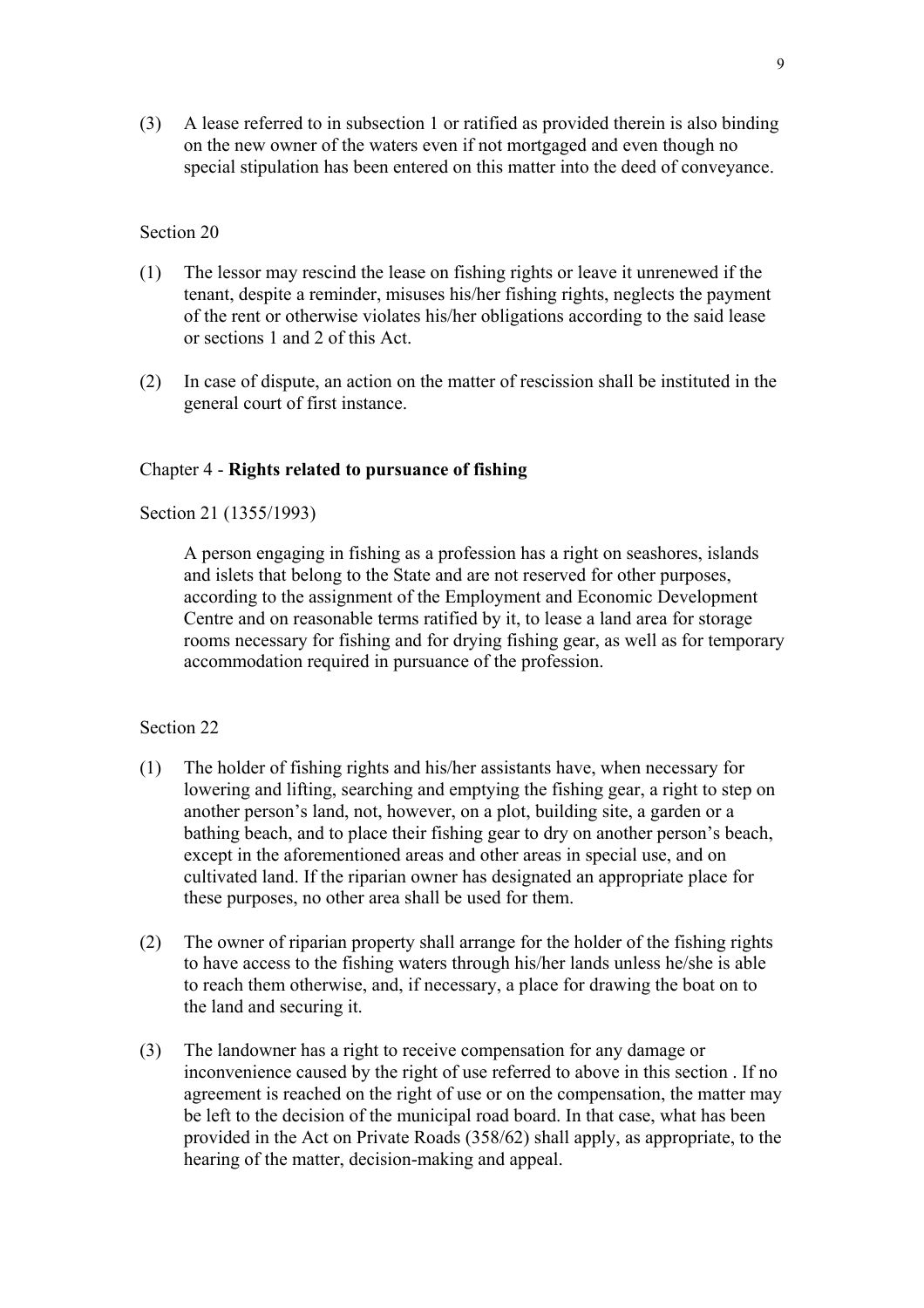## Chapter 5 - **Securing the passage of fish and safeguarding the fish stock**

## Section 23

In the pursuance of fishing, such measures shall be avoided that prevent the access of fish to another party's waters or to a closed area or elsewhere where catching is restricted in order to safeguard the fish stock, or that impede the movements of migratory fish in a water system or hinder the management of the fish stock.

## Section 24

- (1) In a river and in a sound or narrow channel referred to in Chapter 1, section 13 of the Water Act, the main passage shall be kept open for the passage of fish, as laid down in the Water Act.
- (2) Where a river joins the sea or a lake, the main passage continues as a fish passage, which at its deepest point is one third of the width of the waters in question and extends far enough into the open waters for the passage of fish to be secured. However, the environmental permit authority may, on application, determine a new location for the fish passage or change its width, if necessary for securing the passage of fish. (93/2000)
- (3) The boundaries of a fish passage may be determined and marked on a map in a survey arranged on the application of the Employment and Economic Development Centre, the owner of the waters or the holder of fishing rights. The survey shall be conducted by a chartered surveyor without trustees, and it is otherwise subject to what is provided on demarcation in the Land Partition Act. The cost of the survey shall be for the account of the applicant.

- (1) Keeping open and closing a fish passage is subject to the provisions of the Water Act concerning the main passage. Apart from longline and other hook gear, which do not hinder passage in the main passage, the main passage and the fish passage shall also be kept free of stationary fishing gear. Even when mobile filament fishing gear is used in the main passage and in the fishing passage, fishing shall be performed so that more than half of the width of the passage is left free.
- (2) A previous, legally received right to keep fixed fishing gear in the main passage or the fish passage shall remain in force. However, the holder of such a right may be obligated to relinquish the right if it is necessary for achieving the objectives referred to in section 1. If the Employment and Economic Development Centre and the holder of the right fail to reach an agreement on the relinquishment of the right, the Employment and Economic Development Centre may submit the case to the decision of an environmental permit authority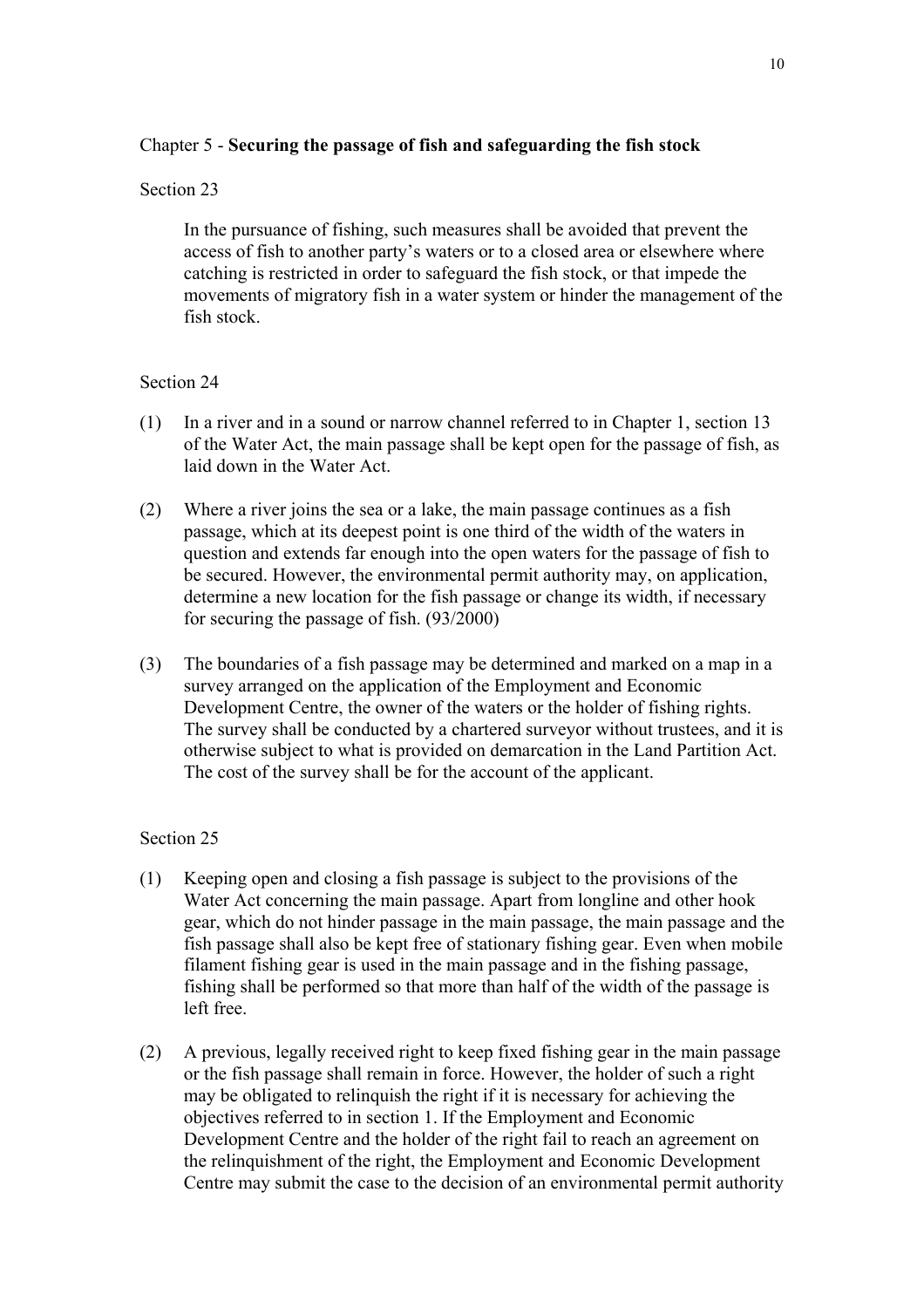on application. Compensation shall be paid for the relinquishing of the right, as laid down in section 14(1) and (2). (93/2000)

(3) The Employment and Economic Development Centre may grant a licence for temporarily keeping a fixed fishing appliance in a fishing passage, on the condition that such a measure shall not endanger the passage of fish in the water body.

## Section 26

- (1) All fishing is prohibited in the fish passage and in an area extending one hundred metres above and below it or above and below any other structure built to secure the passage of fish.
- (2) No fishing is allowed in a channel conducting water to a power or other plant, nor over a distance of one hundred metres below a dam built across a water body. If necessitated for the purposes of safeguarding the fish stock, the fishing region may prohibit fishing below the dam even over a distance of more than one hundred metres, including a basin above the dam, an artificial lake or other reservoir. (1355/1993)
- (3) The Water Act contains provisions on the equipment necessary in order to prevent fish from entering a channel conducting water to a power or other plant or entering water pipes,; it also provides on what otherwise shall be taken into consideration in order to safeguard the fish stock and secure the passage of fish, and in order to protect the interests of fishing when construction work is carried out in the water system or when water is conducted from the water system.
- (4) Applying conditions it finds appropriate, the fishing region may grant concessions to the prohibition against engaging in fishing in the areas referred to in subsections 1 and 2. (1355/1993)

- (1) Subject to the provisions of the Water Act, a small lake, connected to other waters only by a stream, may be closed off for the purpose of fishing and managing the fish stock, on the condition that it does not cause anyone appreciable losses. Under the same conditions, a stream or part of it may be closed off for such purposes or for fish culture. The licence may be cancelled without compensation or its terms changed if the closure has consequences that may be considered more than slightly damaging and which were not anticipated when the licence was granted. The damage due to closure shall be compensated for.
- (2) The matter referred to in this section shall be submitted, on application, to the environmental permit authority as laid down in the Water Act. (93/2000)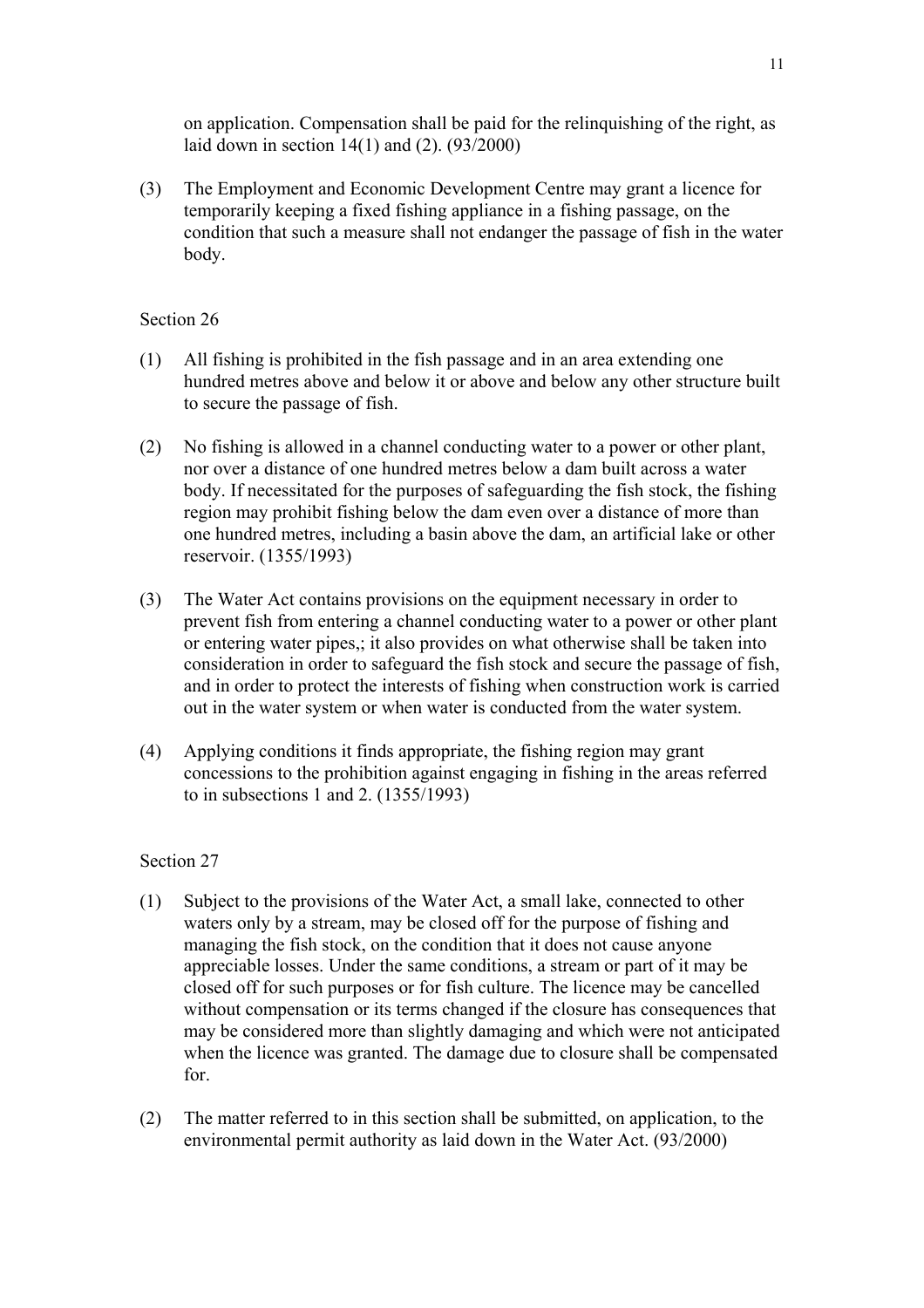Further provisions on fishing gear and fishing grounds may be given by Government decree in order to secure the passage of fish also elsewhere than in the waters referred to in sections 24-27.

### Chapter 6 - **Fishing gear and pursuance of fishing**

### **Fishing gear**

### Section 29

In pursuance of fishing, the use of such fishing gear, appliances or means of fishing shall be avoided which unduly damage or destroy fish or endanger the preservation of the fish stock in the waters.

#### Section 30

Pressure caused by an explosion or by some other means, firearms, or narcotic, poisonous or other substances polluting the water body or electric current must not be used in fishing.

#### Section 31

Further provisions on the structure, period of use and method of use of fishing gear may be given by Government decree.

- (1) Provisions on the minimum mesh size of fishing gear woven from twine for different fish species and fishing gear, as well as on the method of measuring mesh size are given by Government decree.
- (2) Deviating from the provisions of the appropriate decree, the fishing region may, for a term, and concerning certain waters, issue orders stipulating the permitted mesh size, if specifically necessitated in order to achieve the objectives referred to in section 1. (1355/1993)
- (3) For the purposes mentioned in subsection 2 the fishing region may for a term also prohibit or restrict the use of other, otherwise legal, fishing gear woven from twine. (1355/1993)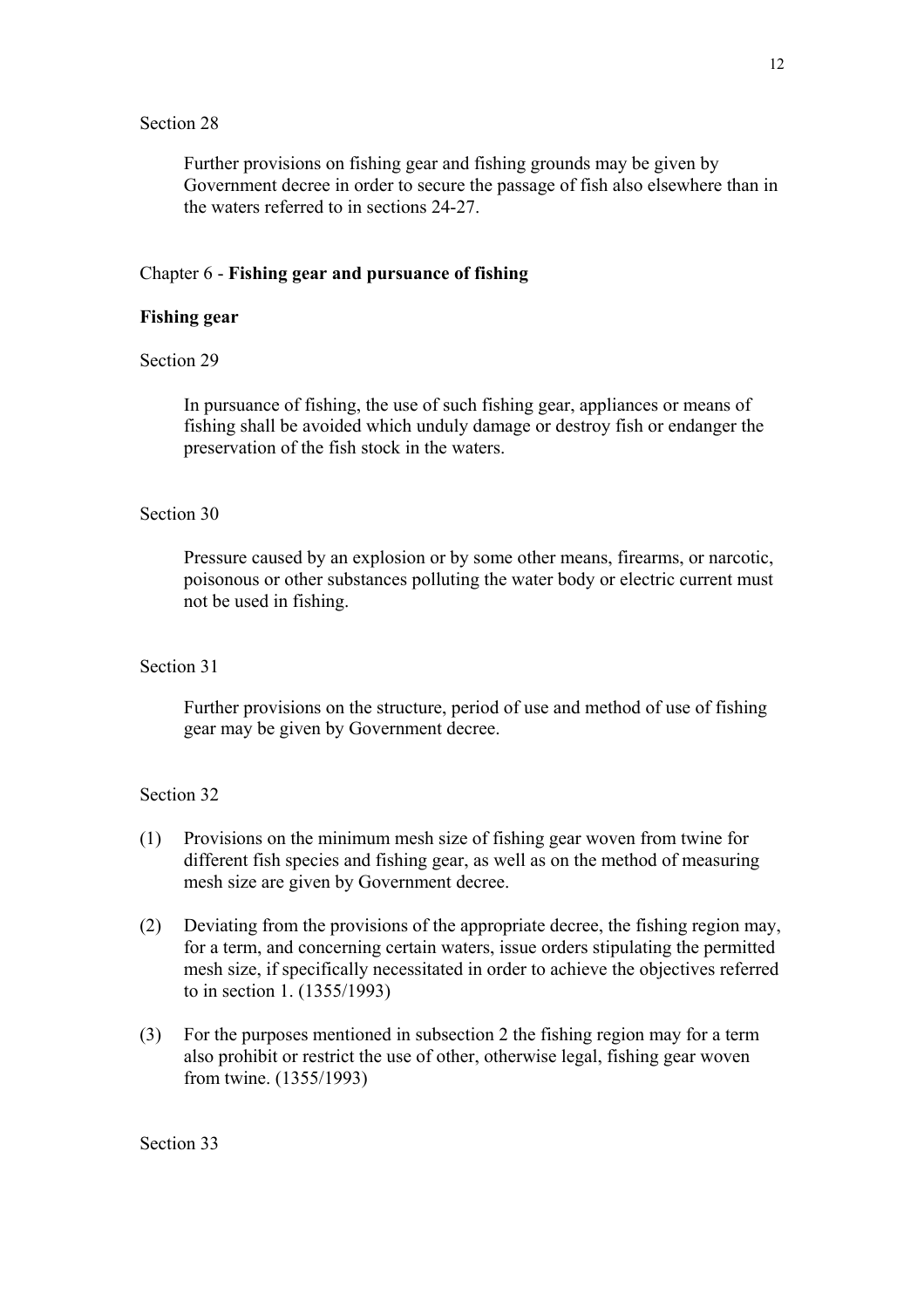- (1) If the fishing gear may disturb boating or other authorized use of the water body, it shall be equipped with clear signs as laid down in the decree. Provisions concerning the lights and shapes to be used in fishing vessels are separately laid down.
- (2) It is prohibited to pass over clearly marked fishing gear that is placed outside the general passageway, nor may a powered vessel or a timber-carrying raft come closer than fifty metres to such fishing gear, unless it is necessary due to the narrowness of the passage.

#### **Close seasons and minimum sizes**

#### Section 34

- (1) The close seasons for fish and crayfish are provided by decree.
- (2) During the close season for any fish species or crayfish, no such fishing gear shall be kept in water which has been made for or is especially suited to catching it.

#### Section 35

- (1) The minimum sizes of fish and crayfish that may be caught in natural waters are provided by decree.
- (2) The fishing region may in certain waters determine the size referred to in subsection 1 of a certain species of fish or crayfish or stipulate that the said size shall be bigger than the size provided by decree, if it is necessary in order to achieve the objectives referred to in section 1. (1355/1993)

#### Section 36

- (1) Any fish or crayfish in close season which has been caught with other catch, as well as any undersized fish or crayfish, if it is not particularly damaged, shall be immediately let back into the water.
- (2) In the Baltic Sea area, any salmon that is caught with a driftline or driftnet and is undersized according to the provisions and stipulations in force there shall be let back into the water.

#### **Catching restrictions**

Section 37 (1355/93)

(1) Regarding a certain area of a water body or a part of it, the Employment and Economic Development Centre shall, if there is a specific reason, have the right to grant permission under this Act or a Government decree issued by virtue of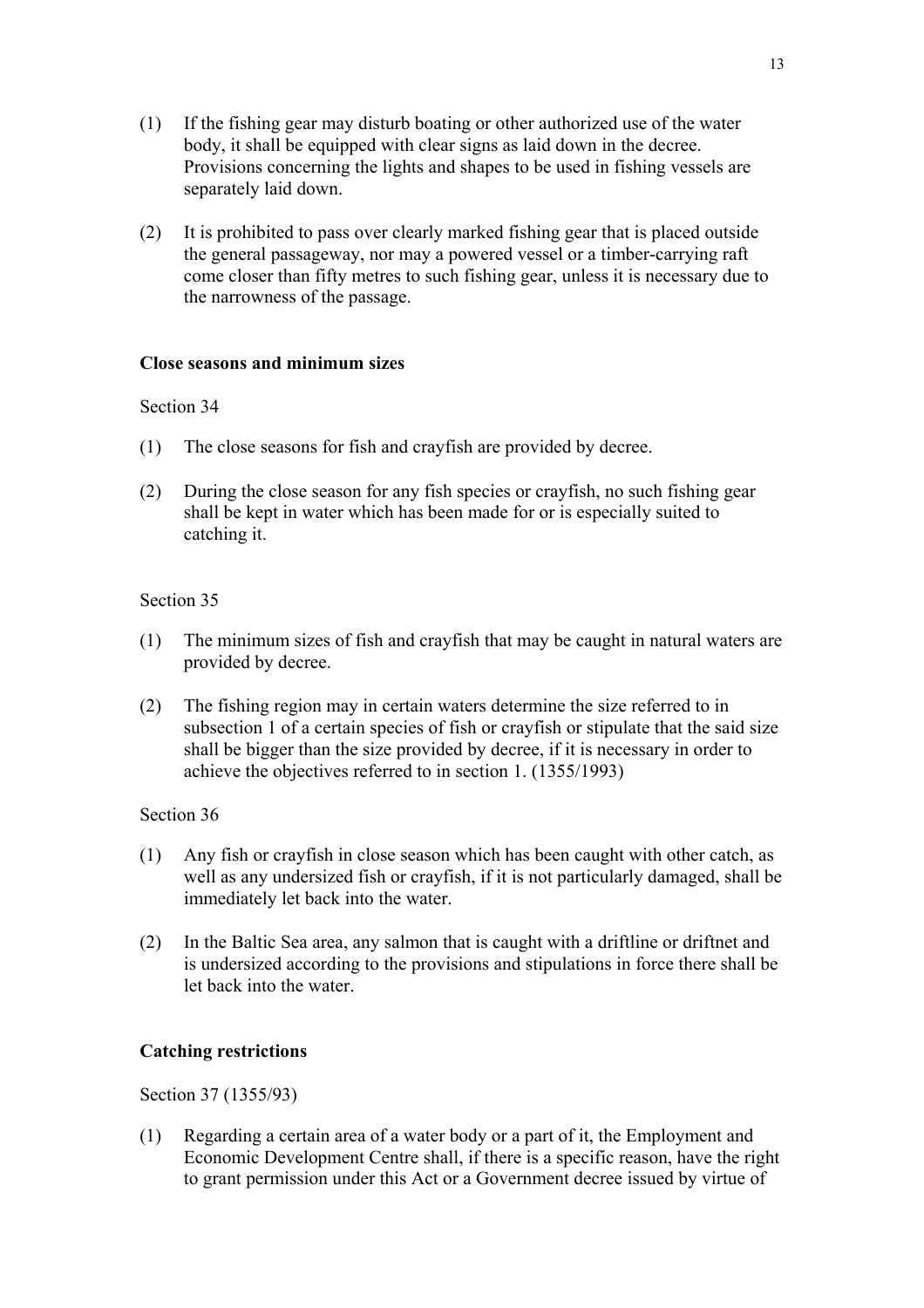it, or by a decision issued pursuant to these, and stipulating its own conditions, for a fixed term or until further notice

1) to employ prohibited fishing gear or fishing methods;

2) to catch protected fish or crayfish in close season; or

3) to catch any fish or crayfish smaller than the standard size provided or stipulated.

- (2) Under special conditions in a certain water area or whenever required by important aspects related to the management of the fish stock, the fishing region may for a fixed term, prohibit the use of a certain kind of fishing gear or fishing method in the said area.
- (3) The Ministry of Agriculture and Forestry may for a fixed term prohibit the use of a certain kind of fishing gear or fishing method in certain waters if the preservation of an endangered animal population occurring in the area so requires. (526/1996)

#### Section 38 (1355/93)

As an exception to the provisions of this Act and provisions issued under it, the Employment and Economic Development Centre may, for the purpose of transplanting, fish farming, research or for some other purpose related to the maintenance of the fishing waters, give permission, for a fixed term and stipulating its own conditions, and with the agreement of the holder of the fishing rights, to catch fish or crayfish. Such permission may not be transferred to another party.

### Section 39 (1045/96)

In pursuance of fishing, all such actions shall be avoided that may cause undue difficulties or disturbance to the owner or the occupier of the shore. Angling referred to above in section 8(1), ice fishing and lure fishing may not, without special authorization, be practised closer than fifty metres to fixed or net fishing gear equipped with a clear sign and being used for catching, nor so close to another person's inhabited shore, jetty, bathing beach, ice road or other comparable area so as to have the aforementioned consequence. Angling, ice fishing and lure fishing referred to in this Act, must not hinder or disturb other fishing taking place in the same waters.

#### Section 40

When an association or other organization, as a joint owner of the waters or as a holder of the rights belonging to a joint owner, has fishing rights in unpartitioned waters, it shall organize fishing in this area in such a way that it does not illegally exceed the said rights.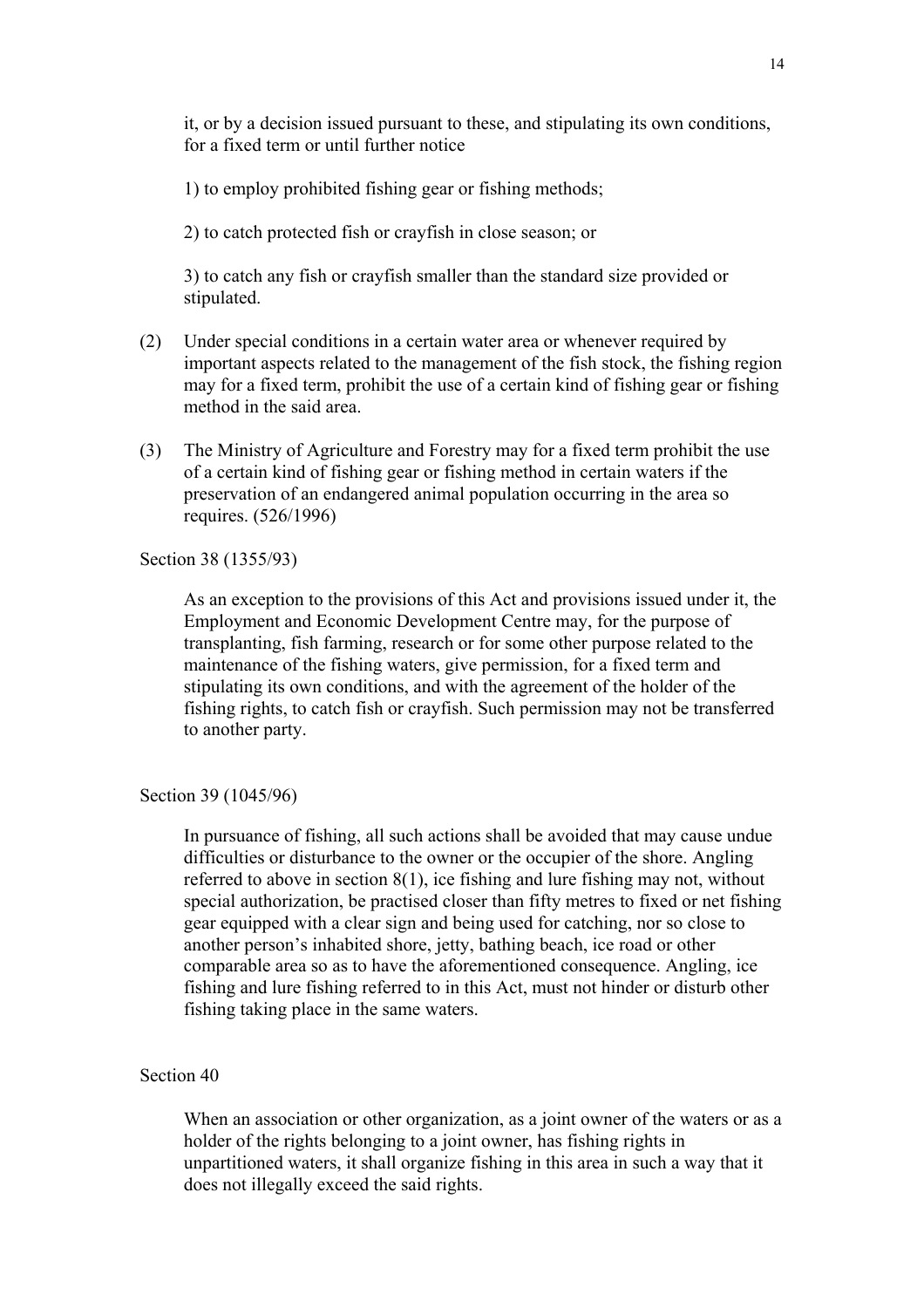### **Fishing grounds**

### Section 41

If several parties wish to use a common seine fishing ground, and fishing is not possible at the same time or is not specially arranged, the haul shall be drawn without delay in order of arrival.

#### Section 42

Whenever the preparation of a winter seine fishing ground has caused the seine users other work besides making holes in the ice, the seine users are entitled to receive reasonable compensation from others using the same fishing ground.

### Chapter 7 - **Closed areas**

#### Section 43

- (1) In order to achieve the objectives referred to in section 1 the fishing region may, if other means are not appropriately available, establish for ten years at the most a closed area in waters functioning as a spawning place or habitat or passageway for valuable fish. (1355/93)
- (2) The decision to establish a closed area shall, if necessary, stipulate:
	- 1) when and how fishing is restricted in the closed area;
	- 2) that in the closed area stones, gravel or other substances may not be taken from the bottom; and
	- 3) that in the closed area the floating of timber, hiking and other activities that disturb the fish are prohibited.
- (3) In establishing a closed area and passing stipulations referred to in subsection 2, care shall be taken to secure sufficiently the interests of professional fishing and not to prevent entirely log floating in, or the general use of, the water body, nor to hinder other exploitation of the water body more than absolutely necessary for the purpose of the closed area.
- (4) Stipulations on the closed area may if necessary be amended.

Section 44 has been repealed.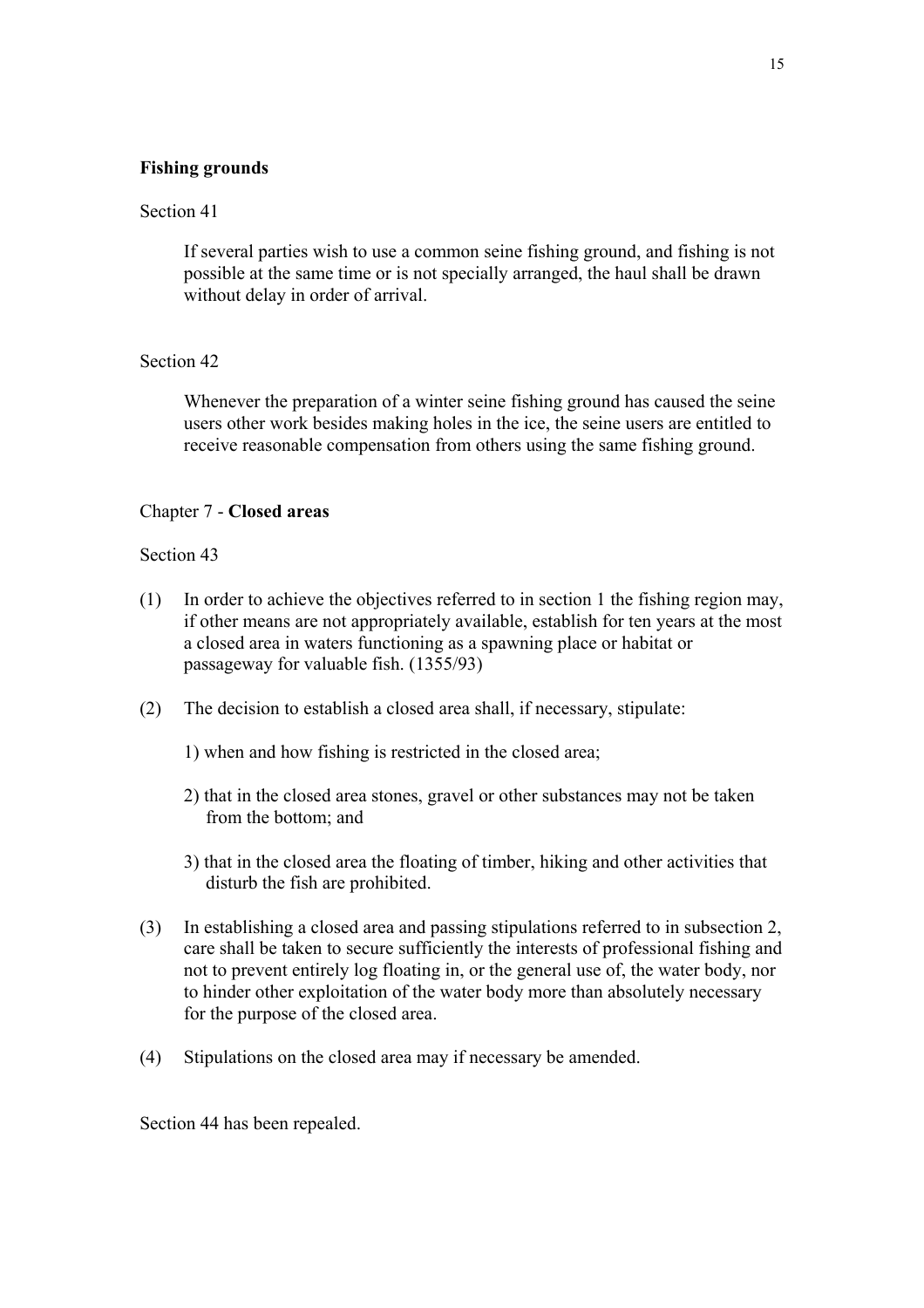- (1) The boundaries of the closed area may be determined by a survey on application by the fishing region. The operation shall be performed by a chartered surveyor without trustees, and it is otherwise subject to what is provided on demarcation in the Property Formation Act (554/95). The costs of the operation are for the account of the fishing region. (562/95)
- (2) As required, the fishing region shall see to it that the boundaries of the closed area are duly marked. (1355/93)
- (3) Restrictions concerning the use of the closed area shall be notified by the fishing region in accordance with what is provided on public notices, and by placing, whenever necessary, notice boards in the surroundings of the closed water area. The fishing region shall also attend to supervising the compliance with the aforementioned restrictions. (1355/93)

## Section 46 (1355/93)

- (1) The closed area may be abolished by the decision of the fishing region. The decision enters into force after the fishing region has given notification of it in accordance with the provisions concerning public notices.
- (2) The abolition of the closed area removes the restrictions concerning the use of the area.

## Section 47 (93/2000)

- (2) If the closed area should be partly or entirely abolished or the restrictions concerning its use amended because of the implementation of planning, traffic arrangements or some other important public purpose, and the fishing region has not agreed to the proposal aiming at this, the authority in question may apply to the environmental permit authority for the abolition of the closed area.
- (2) The area belonging to the abolished closed area may not be re-established as a closed area unless the environmental permit authority, on the application of the fishing region, gives permission for it once the conditions have changed.
- (3) The decision made by the environmental permit authority in a matter referred to in this section may be appealed against only by the authority applying for abolition and by the fishing region.

## Chapter 8 - **Fishing corporations**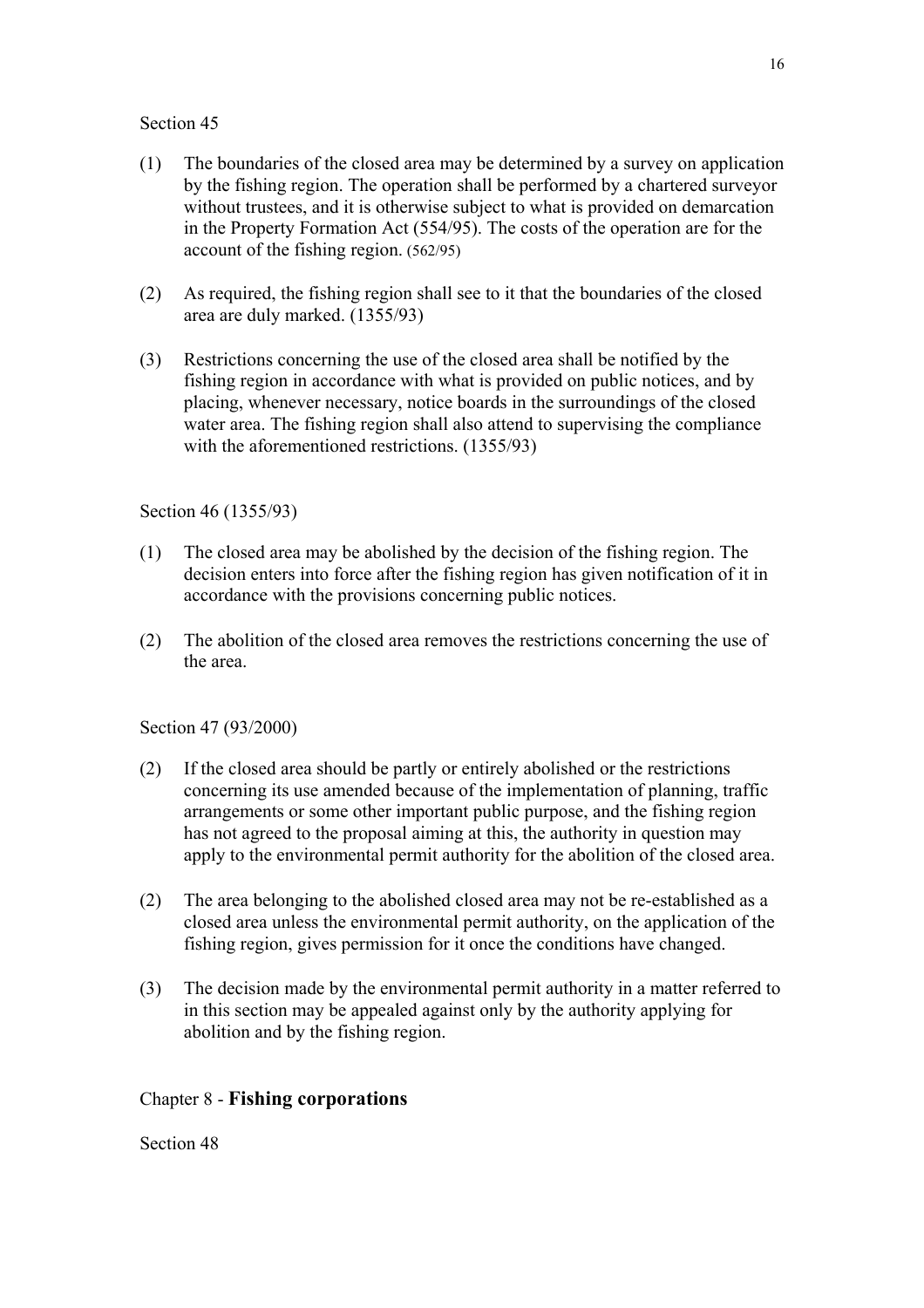- (1) If a matter does not fall within the scope of the fishing region administration or matters dealt with by an authority, the fishing corporation shall organize the fishing and the management of the fish stock in its area, taking into account what is provided in sections 1 and 2 and otherwise in this Act. Further, the fishing corporation shall perform any other duties that belong to it within the scope of the fishing region administration and those provided in this Act.
- (2) Provisions on transferring the duties of the fishing corporation to the fishing region administration are laid down in section 64.

Sections 49-60 have been repealed.

### Section 61

The right to use jointly-owned fishing waters is determined on the basis of fishing gear units, whereupon, when the total number of fishing gear units of the fishing waters is divided, its joint owners as well as those who have a right to engage in fishing in the said waters shall be taken into account. The unit values of the various fishing gear shall be determined at the meeting of the fishing corporation, unless it has been confirmed in the Articles of the fishing corporation.

#### Section 62 (687/2000)

Unless otherwise decided on the use of the fishing waters, the fishing gear units shall be divided among the joint owners of the common fishing waters according to their shares of the waters. The fishing corporation may issue more detailed instructions regarding the use of the fishing rights of the joint owners.

Section 63 has been repealed.

- (1) The meeting of the fishing corporation may decide that the duties belonging to it and concerning the management of the fish stock and the organization of fishing, such as granting licences and collecting fees referred to in section 10(2) be transferred to the fishing region. The decision may be made for a fixed term or until further notice.
- (2) Once the decision on the transfer has been made, the fishing corporation and the fishing region shall arrange for a meeting to define the duties of each party, to agree the method of performance of these duties and to settle the division of income and costs. The fishing region shall undertake the duties thus decided to be transferred, if expedient for the management of the fishing region. The decision of the meeting of the fishing corporation on the transfer is considered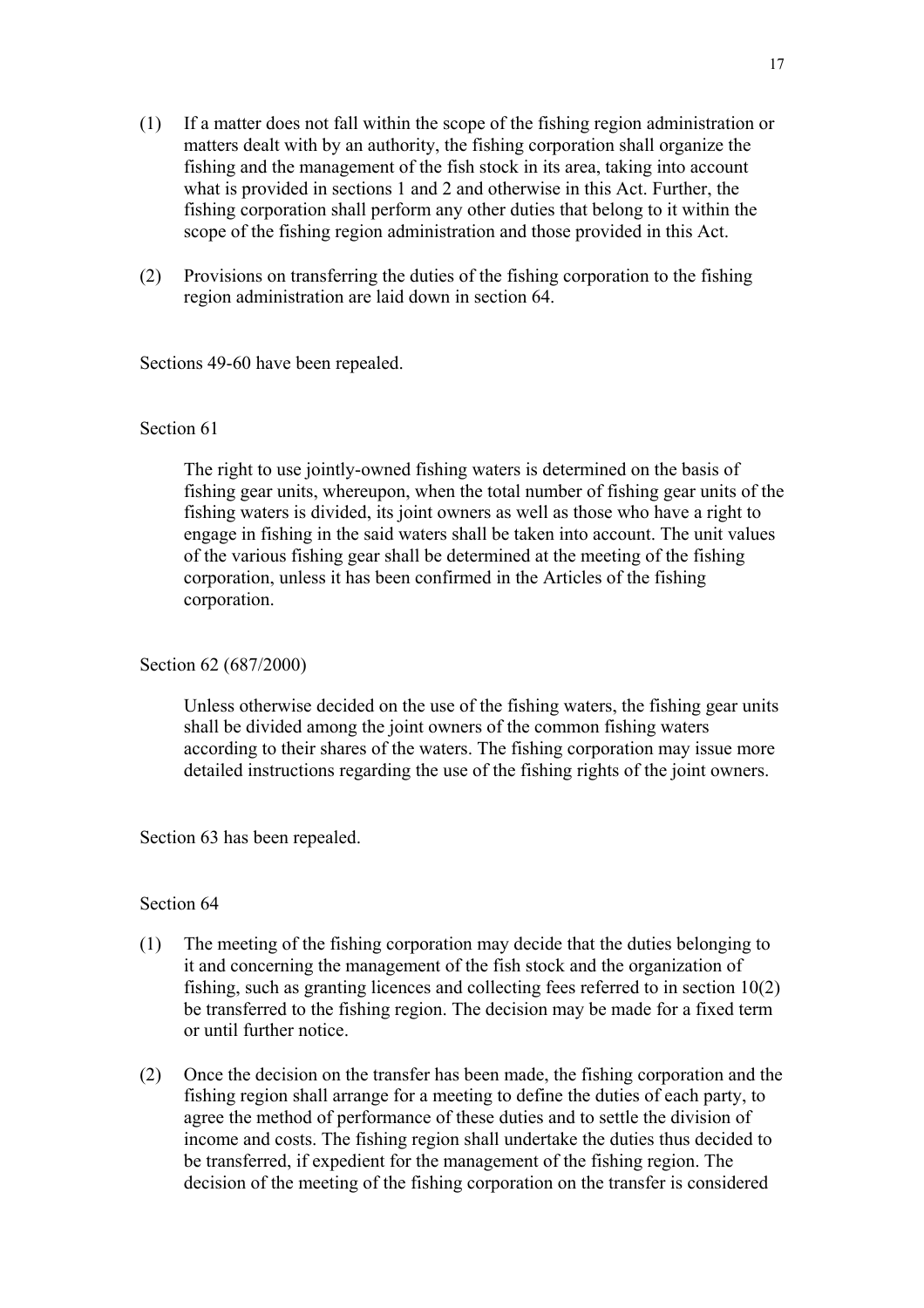an authorization on the basis of which the fishing region may act on behalf of the fishing corporation in the matters to be transferred.

Sections 65-67 have been repealed.

## Chapter 9 - **Fishing regions**

## **Partition into fishing regions**

### Section 68

- (1) A fishing region shall, within one or more municipalities, form a uniform area for the management of fishing where it is appropriate to apply uniform measures in organizing fishing conditions.
- (2) The partition into fishing regions does not concern public waters in the sea, in so far as the objectives mentioned in section 1 do not require that the area be included in the partition into fishing regions. As regards such waters, the duties belonging to the fishing region administration shall be performed by the Employment and Economic Development Centre in question, in accordance with the provisions of this chapter, as appropriate.
- (3) A river or a stream that has but minor significance for fishing management, as well as a lake or a pond that is located within a real-estate area and is either enclosed or connected to the water body only by a ditch or a stream along which fish do not pass to any significant extent, may also be left outside the partition process.

- (1) The partition of the waters into fishing regions and the boundaries of the areas are confirmed by the Employment and Economic Development Centre. The proposal for the partition into fishing regions and the boundaries of the areas is prepared in each Employment and Economic Development Centre by a board which is appointed by the Ministry of Agriculture and Forestry and whose composition is provided by Government decree. During preparation, the board shall hear the views of organizations involved in the field of fishing and, if necessary, the authorities.
- (2) The board shall, without delay, deliver its proposal to the Employment and Economic Development Centre in question, which shall, following the public announcement of the matter, make the proposal available for public inspection for a period of three months in those municipalities in whose areas the waters concerned by the proposal are located. Within the said period of time, the owners of the waters, the holders of fishing rights, the municipalities and others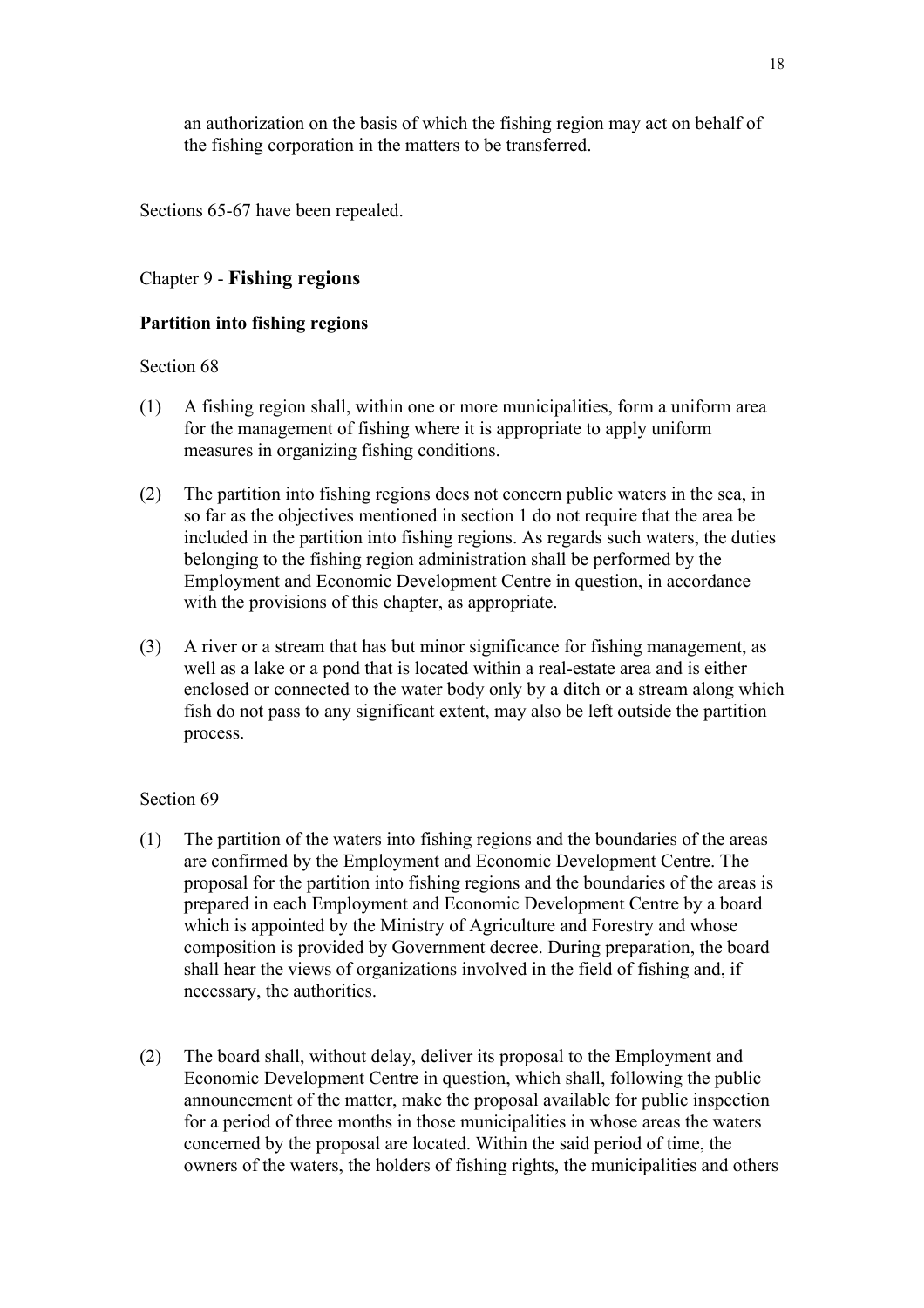whom the matter may concern have a right to present the Employment and Economic Development Centre with their objections to the proposal.

(3) When changes in circumstances or specific reasons so require, the question of partitioning the fishing region, incorporating it to another fishing region or changing its boundaries may be submitted to the decision of the Employment and Economic Development Centre. Such an application may be submitted to the Employment and Economic Development Centre by the fishing region, the fishing corporation, the owner of the water area or the holder of fishing rights. After hearing the fishing regions, fishing corporations and owners of the water area concerned, the Employment and Economic Development Centre may also, on its own initiative, decide on the change of the boundaries of the fishing region. If uncertainty arises as to which Employment and Economic Development Centre has the authority to change the boundaries of the fishing region, the Ministry of Agriculture and Forestry shall decide on the question of authority. (687/2000)

#### **Representative bodies**

Section 70 (1355/93)

The representative bodies of the fishing region comprise the meeting of the fishing region, the administrative board of the fishing region and the manager.

Section 71 (1355/93)

- (1) The members of the fishing region comprise the fishing corporations, the owners of the water areas, the organizations of professional fishermen operating in the fishing region and the organizations attending to the interests of leisuretime fishermen.
- (2) Further provisions on the organizations referred to in subsection 1 are laid down by decree.

Section 72 (1355/93)

- (1) The right of decision in the fishing region is exercised by the meeting of the fishing region. The meeting shall be held at least once a year.
- (2) An extraordinary meeting of the fishing region shall be held when the meeting of the fishing region has so decided, or the administrative board of the fishing region regards it to be necessary or when at least one tenth of the members of the fishing region request it in writing from the administrative board for the handling of a particular issue or, when it is necessary to handle a request for an amendment referred to in section 85.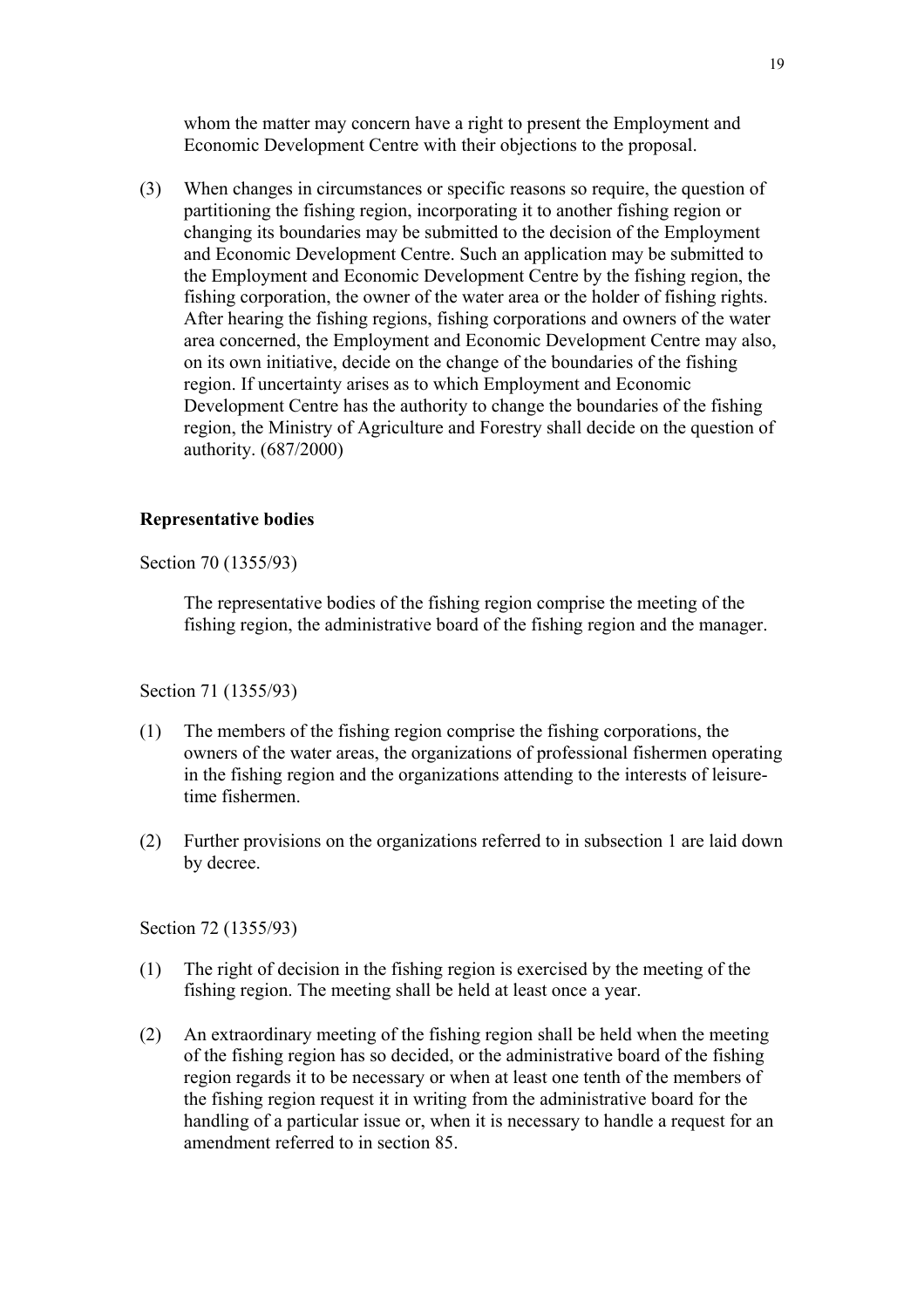Section 73 (1355/93)

- (1) The members of the fishing region may send representatives to the meeting of the fishing region as follows:
	- 1) a fishing corporation with waters of at least 50 hectares may send one representative;
	- 2) the owners of waters of at least 50 hectares who do not belong to the fishing regions may send one representative each;
	- 3) the owners of waters other than those referred to in paragraphs 1 and 2 may, by each registered village, send one representative whom they have chosen together;
	- 4) the organizations of professional fishermen may send one representative each; and
	- 5) the organizations representing leisure-time fishers may send one representative each.
- (2) Further provisions are stipulated on the organizations referred to in subsection  $1(4)$  and  $(5)$  by decree.

Section 74 (1355/93)

- (1) At the meeting of the fishing region each member of the fishing region shall have one vote. The meeting shall elect itself a chairman.
- (2) The decision of the meeting shall be the opinion that has been supported by over a half of the votes. In elections, the persons elected shall be those who received the most votes. If the votes are evenly divided, the chairman shall have the casting vote, except in elections decided by lot.

Section 75 (1355/93)

The meeting of the fishing region shall:

- 1) decide the matters referred to in section  $7(2)$ , section  $11(3)$ , section  $16(3)$ , section  $26(2)$  and (4), section  $32(2)$  and (3), section  $35(2)$ , section  $37(2)$ , section 43, section 46(1), section 79 and section 81;
- 2) ratify the regulations of the fishing region and their amendments;
- 3) elect the members of the administrative board of the fishing region;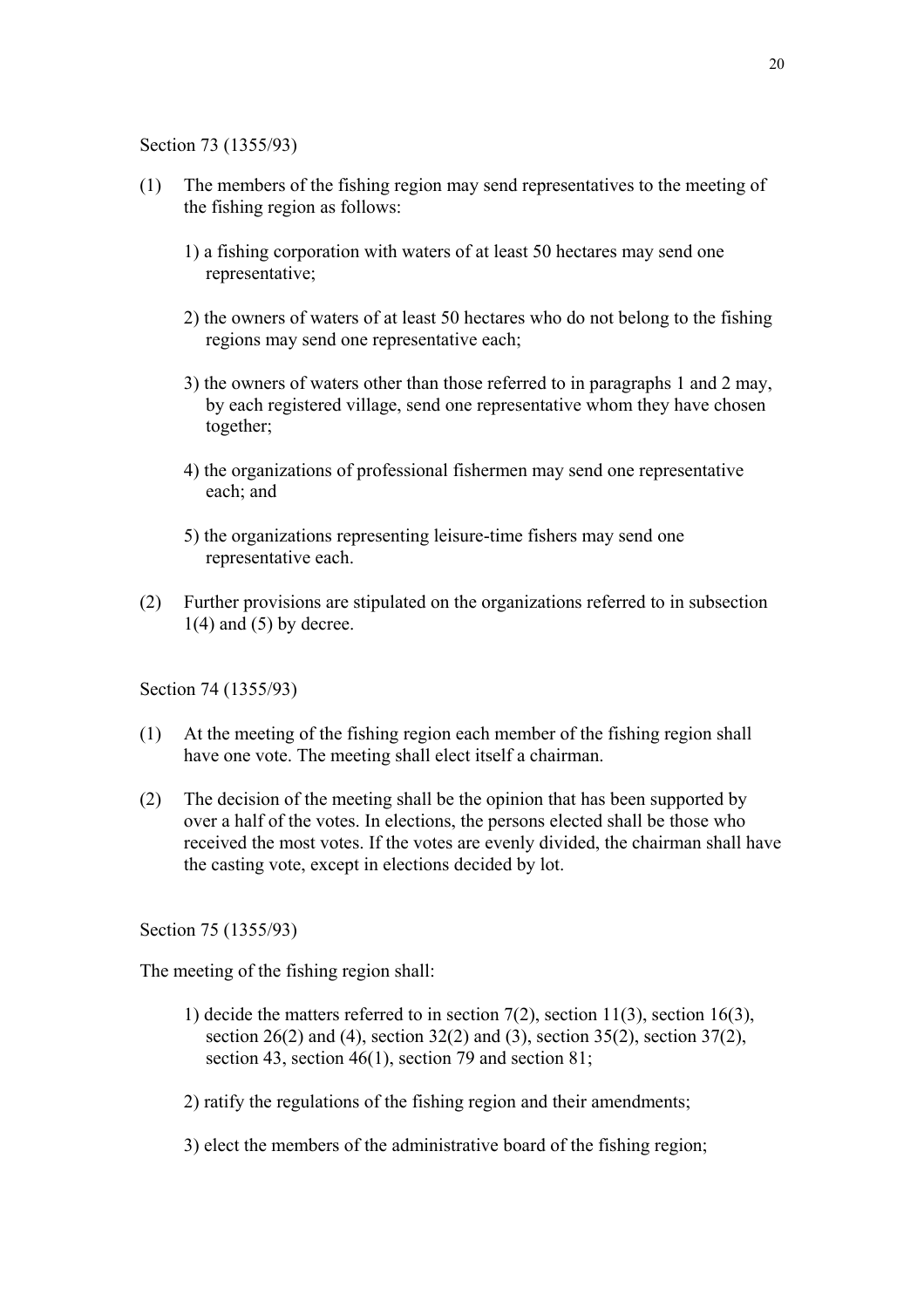- 4) ratify the annual plan of action and the plan for the financial administration of the fishing region as well as the plan of action for a period exceeding one year;
- 5) decide on the ratification of the balancing of the accounts of the fishing region and granting the administrative board discharge from liability; and
- 6) decide the amendment of a decision of the meeting of the fishing region or the administrative board of the fishing region.

Section 75 a (1355/93)

The Employment and Economic Development Centre shall convene the first meeting of the fishing region once the boundaries of the fishing region have been confirmed.

Section 76 (1355/93)

- (1) The administrative board shall consist of ten members at the most, elected by the meeting, from whom the meeting shall elect one as a chairman and one as a deputy chairman of the administrative board.
- (2) The term of the member of the administrative board shall be three years. If the member resigns or is permanently unable to perform his/her duties, a new member shall be elected for the rest of the term. One third of the members of the administrative board shall be elected annually.
- (3) The administrative board is competent, when the chairman of the board and at least half of the other members are present at the meeting.

Section 77 (1355/93)

The duty of the administrative board of the fishing region shall be:

- 1) to solve the matters referred to in section 16(2) and in section 45;
- 2) to prepare the matters which shall be handled by the meeting as well as to enforce the decisions of the fishing region;
- 3) the notification of the decisions and orders of the fishing region and the authorities;
- 4) to attend to the monitoring of the fishing activities and the appointing of the water bailiffs as well as other practical matters belonging to the fishing region; and
- 5) to engage and discharge the employees of the fishing region.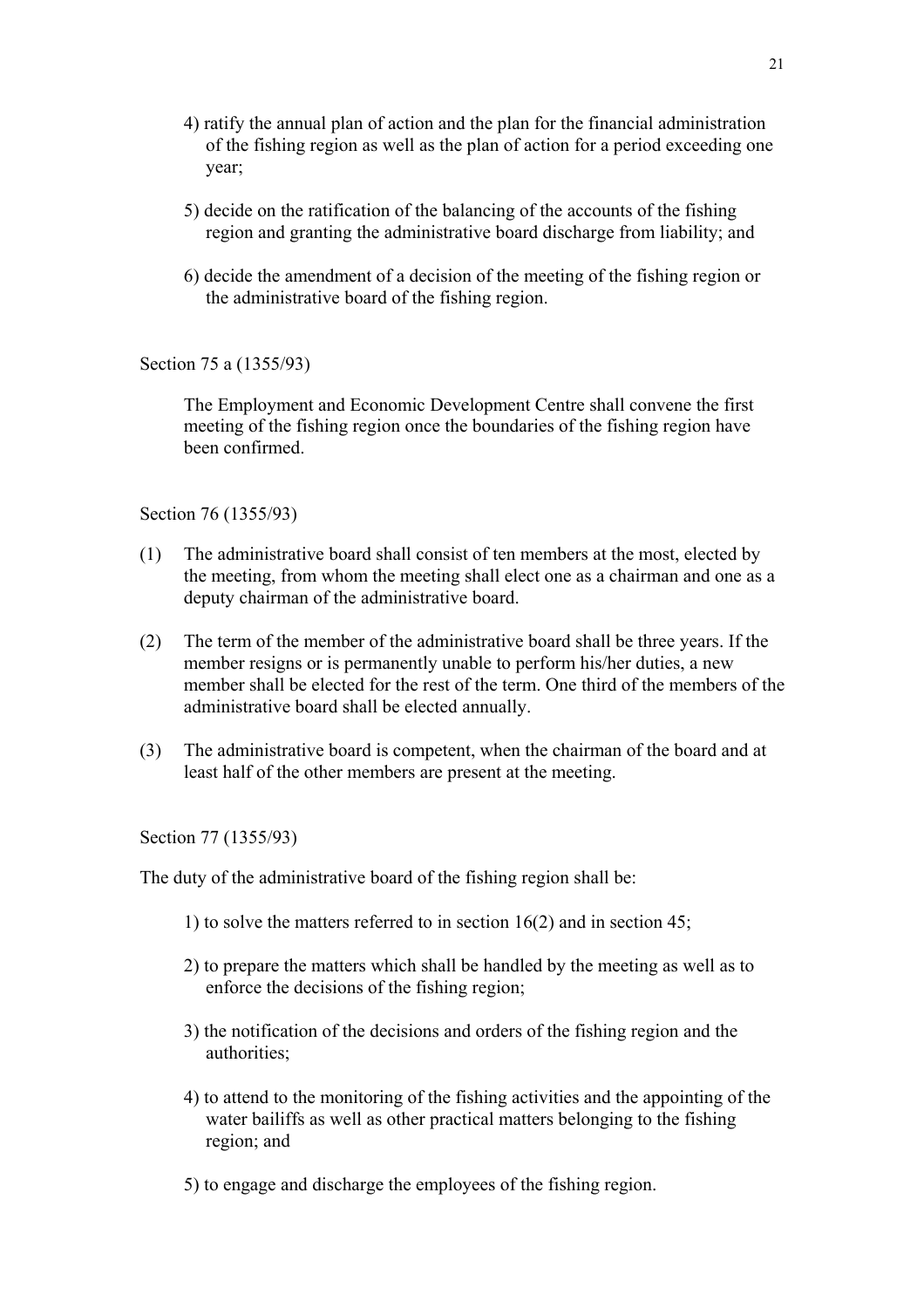Section 77 a (693/1999)

The members and employees of a representative body of the fishing region are covered by public liability when carrying out the administrative and monitoring duties laid down in this Act. In these matters, provisions on authorities contained in the Administrative Procedure Act (598/1982), in the Act on Notice in Administrative Matters (232/1966) and in the Act on the Openness of Government Activities (621/1999) shall be observed.

#### **Regulations and plan for use and management**

Section 77 b (1355/93)

- (1) Further orders on the rules of procedure at the meetings of the fishing region, the matters to be handled at the meetings, and the duties of the administrative board and the manager shall be issued in the regulations of the fishing region.
- (2) Duties of the meeting of the fishing region, excluding matters referred to in section 75(2-6), may be transferred to the administrative board by the regulations of the fishing region.
- (3) The duties of the administrative board, as provided in this Act, may be transferred to the manager by the regulations of the fishing region.

Section 78 (1355/93)

- (1) The following shall be mentioned in the regulations of the fishing region:
	- 1) the name of the fishing region and the location of its administration as well as, generally, the waters comprised by the fishing region;
	- 2) how the members of the meeting shall be elected;
	- 3) when the meetings of the fishing region shall be held;
	- 4) how the meetings are summoned and how the matters are handled;
	- 5) how the activities of members of the administrative board and the handling of matters have been organized;
	- 6) how documents shall be signed on behalf of the fishing region;
	- 7) the employees of the fishing region, their duties and wages and how they are hired;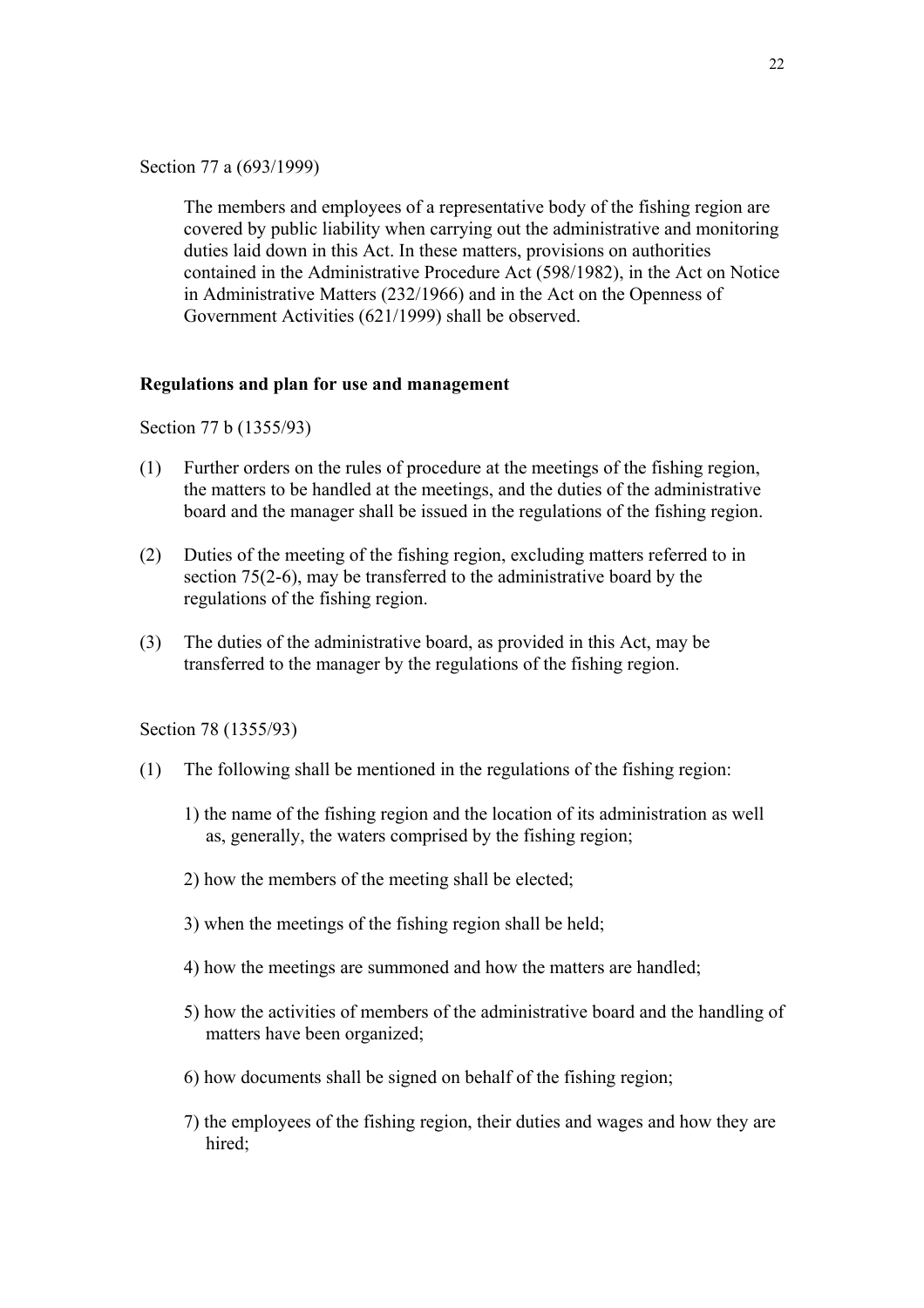- 8) the bases for the use of funds and for bookkeeping, within what period of time the annual report and the final accounts shall be drawn up as well as the performing of auditing;
- 9) how the notification shall be done; and
- 10) other matters necessary for the activities of the fishing region.
- (2) The regulations are prepared by the fishing region and confirmed by the Employment and Economic Development Centre.

- (1) In order to achieve the objectives referred to in section 1 above, the fishing region shall, within the period of time set by the Employment and Economic Development Centre, introduce a plan for the use and management of its area, which contains a report on the condition of the fish stock of the fishing region as well as general guidelines for the management of the fishing waters and the organization of fishing. The plan may cover more than one fishing region. (687/2000)
- (2) When preparing the plan for use and management, a general investigation of the following shall be conducted:
	- 1) the size and condition of the fish reserves in the area covered by the plan, their present use and the bases of use;
	- 2) the general objectives concerning the management and the use of the fish stock in the area covered by the plan; and
	- 3) alternative plans and their costs.
- (3) When the plan for the use and management of the area is prepared, the provisions of this Act and particularly those of sections 1 and 2 shall be taken into account. When the plan for the use and management of the area is prepared, it must also be ensured that there is adequate cooperation with other fishing regions and fisheries authorities. (687/2000)

#### Section 80 (1355/93)

(1) If the Employment and Economic Development Centre considers that the same plan for use and management, together with its stipulations concerning the joint activities of the fishing regions, should be approved for application to two or more neighbouring fishing regions, it shall request these areas jointly prepare a proposal regarding the matter.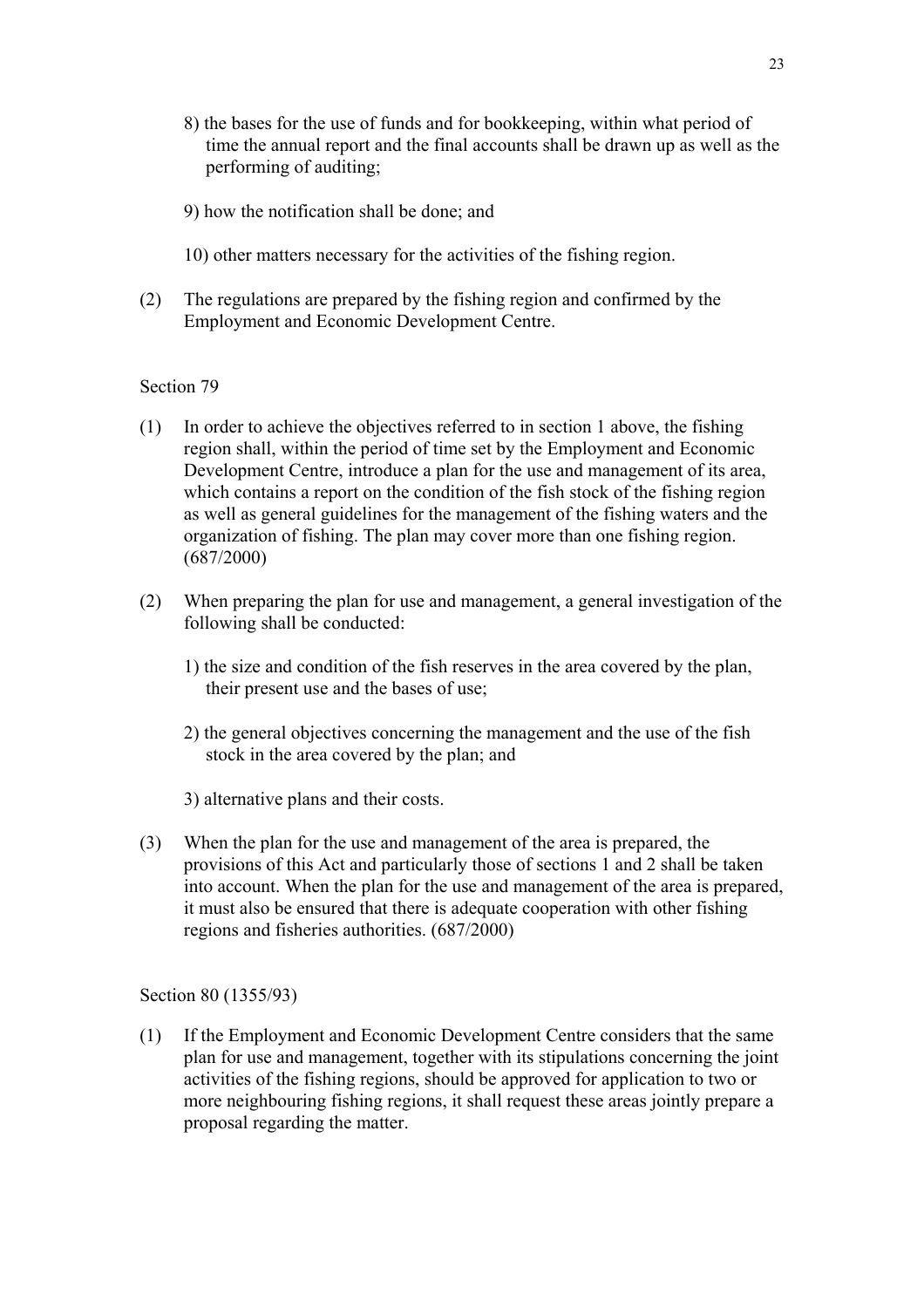(2) The fishing region may also propose to the Employment and Economic Development Centre measures to be taken in order to bring about the preparation of a common plan for use and management.

#### Section 81

- (1) Each fishing region shall approve the plan for use and management of its area with the support of at least two thirds of the fishing region members present. If it proves impossible to get approval for the proposal with the majority referred to above, the proposal shall be submitted to the Employment and Economic Development Centre for approval. The Employment and Economic Development Centre may, on the basis of the provisions in section 79, make the amendments to the proposal that are found necessary. (154/2003)
- (2) What is enacted in subsection 1 on approving the plan for use and management correspondingly shall concern its amendment.
- (3) A party whose rights the matter concerns may appeal against the decision made by the Employment and Economic Development Centre under subsection 1 to the Appeals Board for Rural Industry; the appeal shall be lodged within 30 days of receipt of the notification. (154/2003)

#### Section 82

- (1) The plan for use and management provides instructions for taking care of the fish stock and organizing fishing.
- (2) The owner of the fishing rights or the member of the meeting or the administrative board of the fishing region may not without a justified reason hinder by measure or neglect the realization of the said plan. (1355/1993)
- (3) The fishing corporations operating on the waters of the authorities and the fishing region, and the owners of partitioned waters shall as necessary observe the general guidelines in the plan for use and management of the fishing region concerning the management and use of fish resources.

### **Fees and rectification**

Section 83 has been repealed.

Section 84

The fishing region may commit itself as necessary and acquire property in its name of for its use.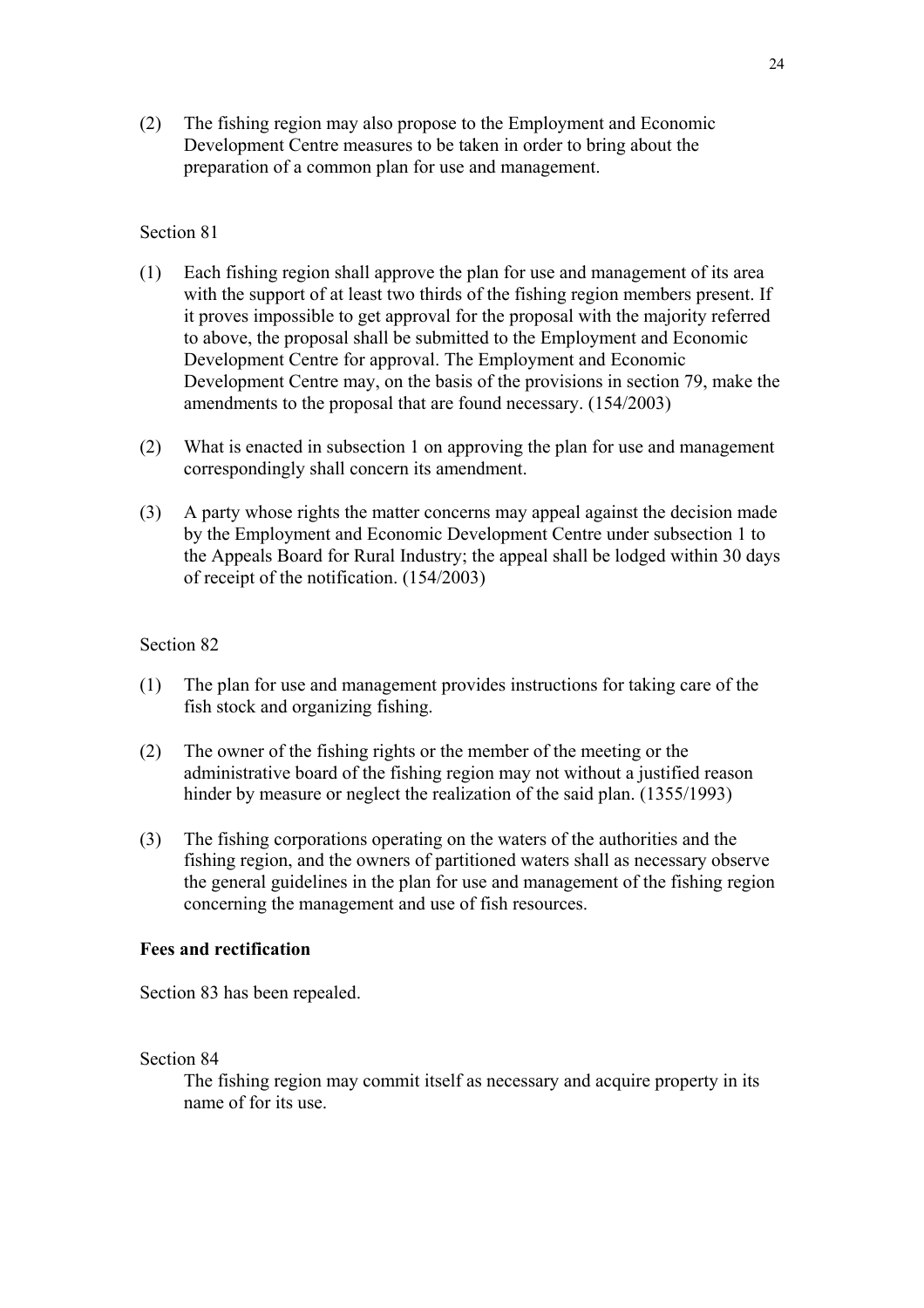- (1) A party whose rights the decision of the meeting or of the administrative board of the fishing region concerns, may, if the decision shall not be submitted, request from the meeting rectification of the decision based on the fact that the decision has not been made in legal order or is in violation of an act, a decree or the regulations of the fishing region or derogates from what is laid down in the plan for use and management. (1355/1993)
- (2) The request for rectification shall be presented within thirty days of when the decision was made. If necessary, an extraordinary meeting shall be convened to handle the request for rectification.
- (3) If no rectification is made, the party that requested the rectification may appeal against the decision to the Appeals Board for Rural Industry within 60 days of being notified of the decision concerning the rectification request. The provisions on appealing the decision of administrative authorities contained in the Administrative Judicial Procedure Act (586/1996) shall apply to the appeals procedure. The appellate authority may decide that the decision shall be enforced immediately, before the final decision on the matter is made, if there is a special reason for doing so and enforcement does not render the appeal useless. (493/1997)
- (4) The Appeals Board for Rural Industry shall also handle complaints referred to in section 59 of the Administrative Judicial Procedure Act concerning decisions made by the fishing region. Otherwise, the provisions on extraordinary appeal contained in the Act shall apply. (493/1997)

## Chapter 10 - **Employment and Economic Development Centres**

## Section 86

- (1) Guidance and supervision of the activities of the fishing regions and other tasks in the fisheries management sector laid down in this Act are the responsibility of the Rural Departments of the Employment and Economic Development Centres that come under the Ministry of Agriculture and Forestry and provisions on which are contained in the Act on Employment and Economic Development Centres (23/1997).
- (2) If the fishing region extends over the operating area of more than one Employment and Economic Development Centre, matters pertaining to the fishing region are the responsibility of the Employment and Economic Development Centre in the operating area of which most of the water area of the fishing region is located. (687/2000)

Subsection 3 has been repealed.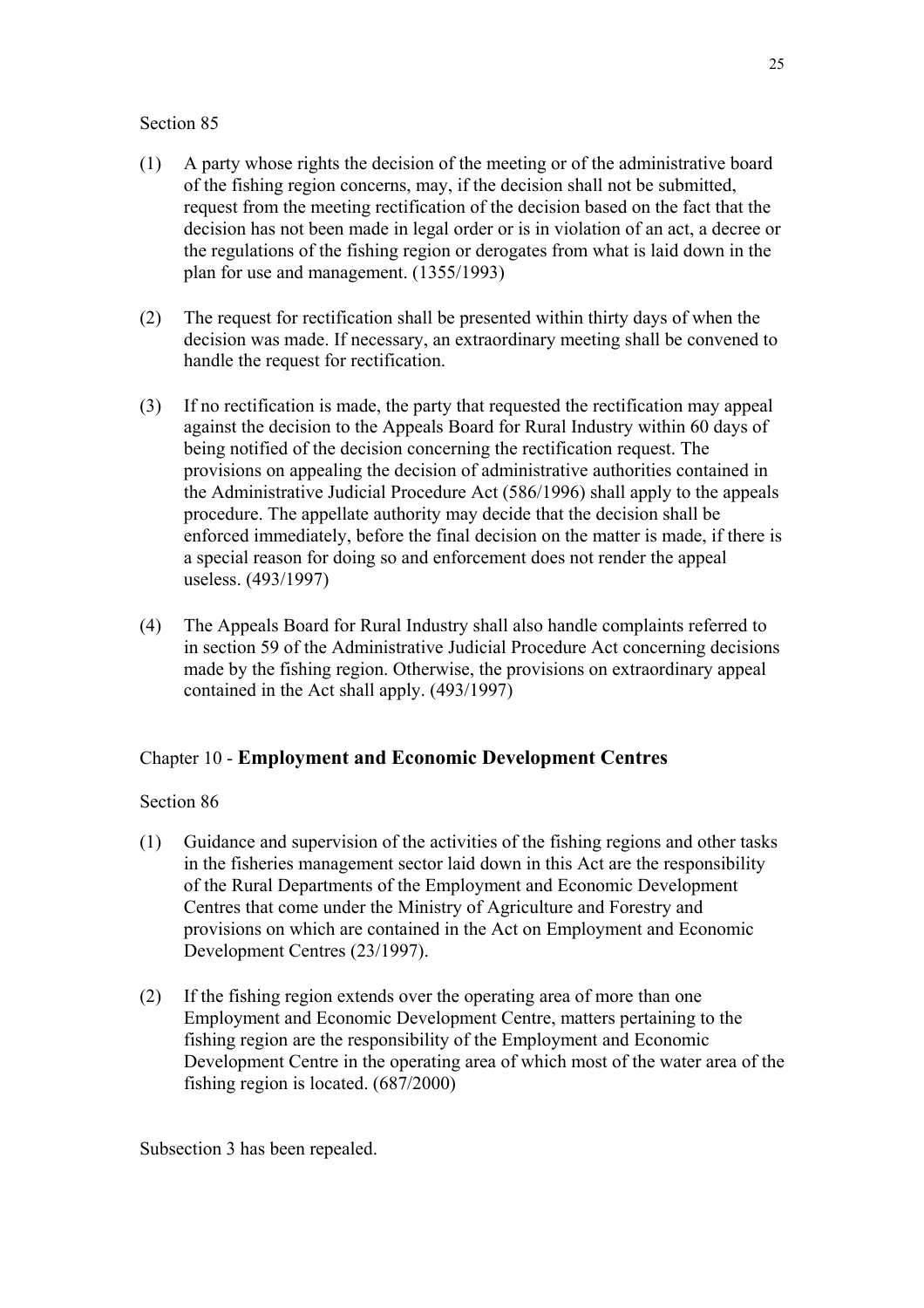### Section 87 (1204/1992)

- (1) The duty of the Rural Departments of the Employment and Economic Development Centres is to take care of the tasks prescribed for Employment and Economic Development Centres in this Act and the Decree issued under it. They shall also:
	- 1) take care of the State fisheries administration in their operating areas;
	- 2) assist fishing regions in matters pertaining to their organisation and operations;
	- 3) provide expert assistance to fishing regions when their rules and use and management plans are prepared;
	- 4) see to it that fishing regions adhere to the law and to their regulations and fulfil their tasks and, if necessary, take measures to correct any deficiencies and shortcomings;
	- 5) guide and supervise regional advisory work; and
	- 6) deal with matters pertaining to contacts between fisheries authorities and fishing regions.

### Chapter 11 - **Promoting the fishing industry**

Section 88 (1001/2001)

- (1) Anybody engaging in the catching of fish or crayfish shall pay the State a fishery fee. The fishery fee is 15 euros for each calendar year or five euros for each fishing period lasting a maximum of seven days. However, persons under 18 or over 65 years of age and persons who engage in angling or ice fishing are exempt from the fishery fee. Angling is fishing done with a rod without a reel suitable for spinning and in which the rod or line is in the hand of the angler or within his/her arm's reach and no jigs, trolls, flies or other artificial implements are used as lures. Ice fishing is fishing done with a vertically moved jig attached to a line, in which the line is held by hand, or a short rod not suitable for spinning is used. (1001/2001)
- (2) Anybody engaged in lure fishing referred to in section 8(1) shall pay the State an annual lure fishing fee. The lure fishing fee is 27 euros for each calendar year or six euros for a seven-day fishing period in each province in which the person concerned engages in lure fishing. However, the lure fishing fee is not collected from persons under 18 or over 65 years of age or for lure fishing carried out in public waters.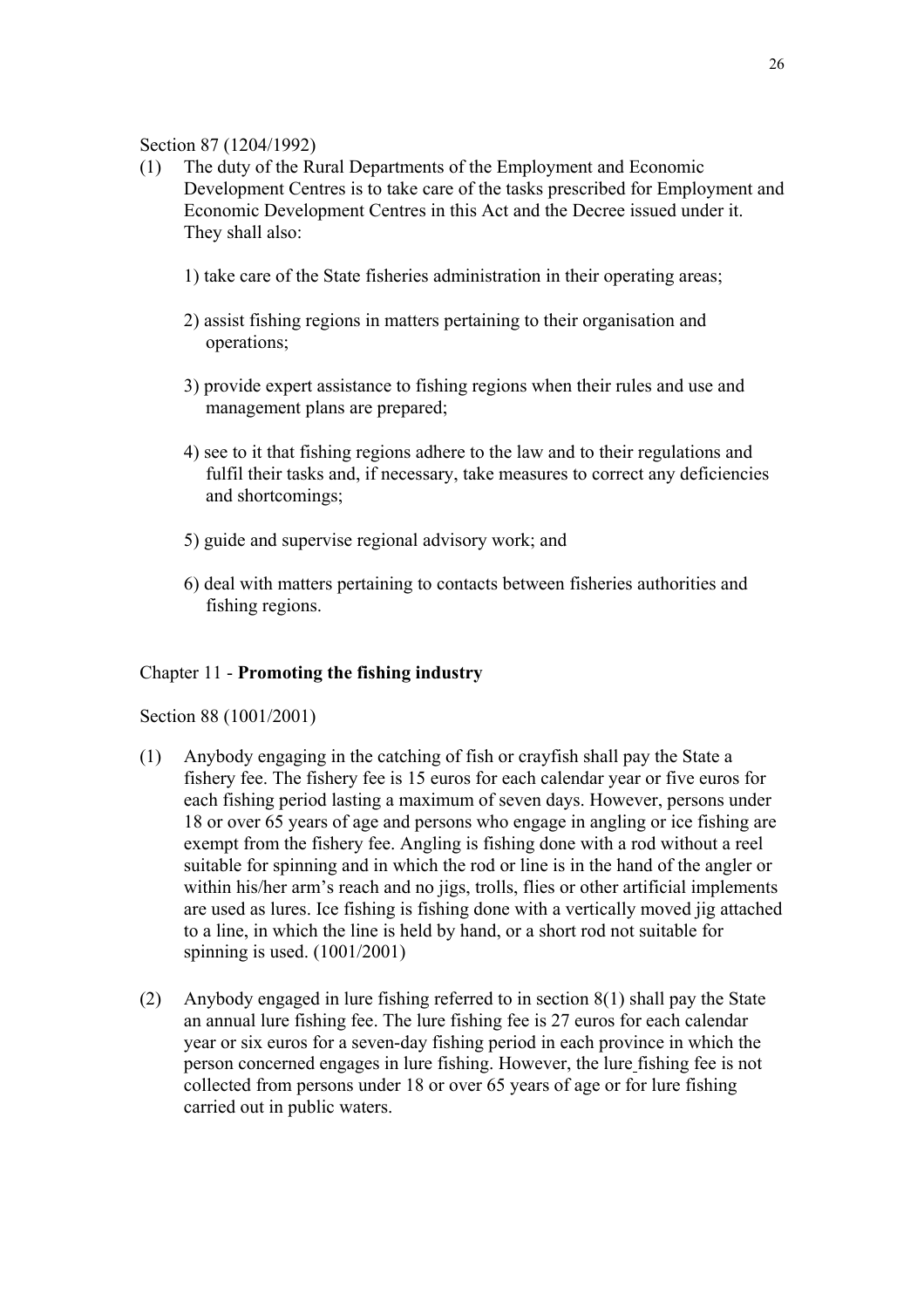(3) The Ministry of Agriculture and Forestry shall collect the fees referred to in this section, adjusted according to the rise in the cost of living index. The adjustment is made to an accuracy of two euros.

#### Section 89 (1045/96)

Proof of payment of the fishery fee and the lure fishing fee shall be carried while fishing and be presented on demand and to the owner of the waters or to the holder of the fishing rights, or to the person whose duty it is to monitor in the area in question compliance with provisions and stipulations in force on fishing.

#### Section 89 a (1045/96)

- (1) The funds collected from the lure fishing fee are distributed, deducting the costs incurred by the State in collecting payments and distributing funds, to the owners of the fishing waters each calendar year afterwards as compensation for the use of the fishing waters they own for lure fishing.
- (2) If the maximum amount payable to the owner of the water area under subsection 1 is 30 euros, the funds shall not be distributed to the owners, but given to the fishing region in question. (1001/2001)
- (3) The compensations referred to above in subsection 1 shall be granted by the Rural Department of the Employment and Economic Development Centre in question within the limits determined by the Ministry of Agriculture and Forestry. The fishing regions may be used to assist in the distribution of the funds to the owners of the waters.
- (4) The strain that lure fishing imposes on the waters shall be taken into account when the funds are distributed.

#### Section 90 (1355/93)

The State budget shall each year include an appropriation for the promotion of the national and regional fishing industry, corresponding at least to the amount which would be collected as fishery fees, calculated on the basis of the average number of persons who have paid the fishery fee over the previous three years. However, the appropriation for this purpose shall be at least the amount that was collected as fishery fees in the year prior to the year for which the budget has been prepared.

#### Section 91 (1355/1993)

(1) The funds collected as fishery fees shall be used for compensation paid to the owners of the fishing waters for the use of the fishing waters and to pay the expenditure arising from the activities of the fishing region and the activities of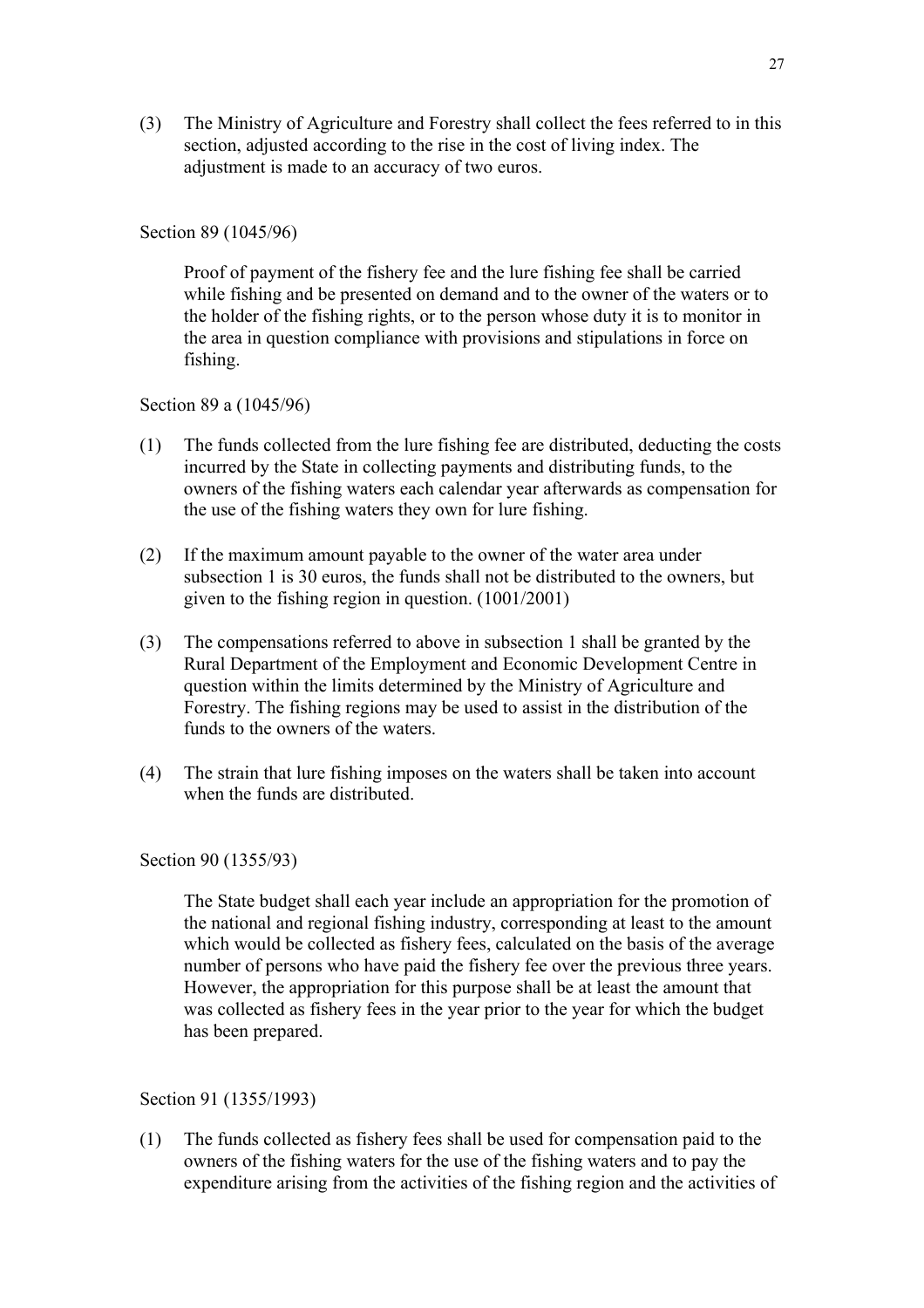organizations of the fishing industry, from promoting the fishing industry and to pay the costs incurred by the state in collecting the payment. (1355/93)

- (2) If the maximum amount payable to the owner of the water area under subsection 1 is 30 euros, the funds shall not be distributed to the owners, but given to the fishing region in question. (1001/2001)
- (3) The funds to pay compensation to the owners of the fishing waters referred to above in subsection 1 and to pay the expenditure incurred by the activities of the fishing regions shall be granted by the Rural Department of the Employment and Economic Development Centre in question according to the grounds confirmed by the Ministry of Agriculture and Forestry. The funds used for other purposes referred to in subsection 1 shall be granted by the Ministry of Agriculture and Forestry and by the Rural Department of the Employment and the Economic Development Centre within the limits set by the Ministry of Agriculture and Forestry. The fishing regions may be used to assist in the distribution of the funds to the owners of the waters.
- (4) The Ministry of Agriculture and Forestry may set profit objectives for the beneficiaries concerning the use of the funds referred to in subsection 1, with the exception of the owners of the waters.

#### Section 91 a (968/1996)

- (1) For the performance of its duties the Ministry in question keeps a fishery fee register for fishery fee monitoring, distribution of the said funds, fishing industry planning, preparation of decision-making and its other duties related to the fishing industry. The register is maintained with the help of data processing. The registrar may assign to a third party ancillary duties connected with the maintenance and use of the register.
- (2) The costs incurred in maintenance of the register are financed from the funds collected as fishery fees.

#### Section 91 b (968/1996)

The data entered into the fishery fee register are the following:

- 1) the name and address of the person on behalf of whom the fishery fee has been paid;
- 2) the amount as well as the time and place of payment of the fishery fee;
- 3) the period of time which is covered by the payment of the fishery fee;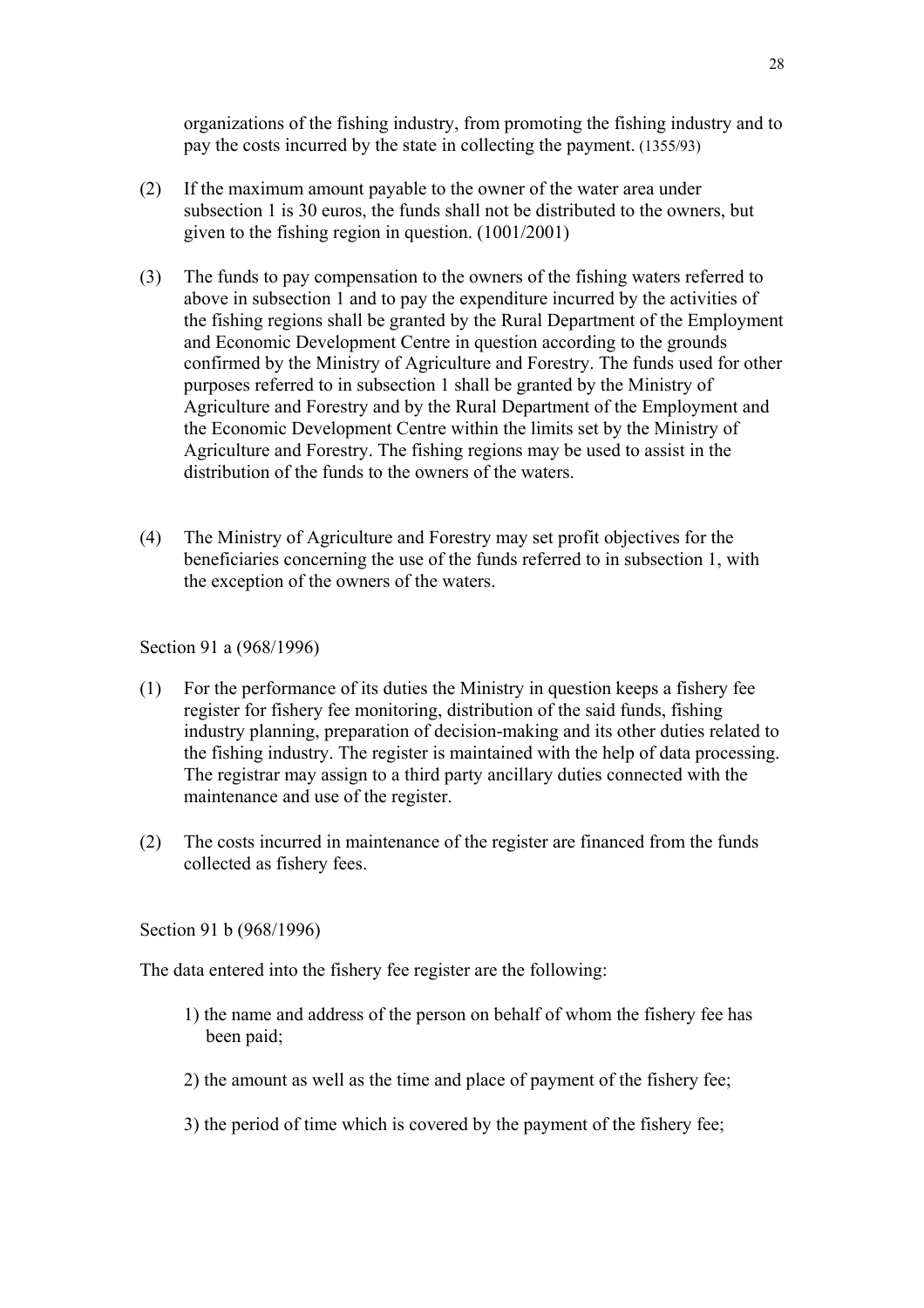4) the date when the lost receipt has been replaced by a certificate free of charge indicating the settlement of the fishery fee

### Section 91 c (968/1996)

The data of the fishery fee register may also be used, in addition to what is provided in section 91 a, for other promotional activity of the fishing industry as well as for research and statistical purposes. The Ministry in question may also give, in return for a reasonable payment, information about names and addresses in the fishery fee register for direct mail advertising by the fishing industry, unless this has been forbidden by the person on the register. The provisions of the Personal Data File Act (471/87) concerning the handling of the data on the register are otherwise in force as applicable.

## Chapter 12 - **Provisions on fishing products**

### Section 92

- (1) With the exceptions provided hereafter, fish or crayfish may not be sold during their close season, nor may measures be taken to prepare for their sale.
- (2) If a fish or a crayfish does not meet the minimum size prescribed, the prohibition is also in force at other times than the period mentioned in subsection 1.

### Section 93

(1) The prohibition referred to above in section 92 shall not apply to:

1) fish or crayfish that, on the basis of the permission of the Rural Department of the Employment and Economic Development Centre referred to in sections 37 and 38, may be caught as an exception to the provision or stipulation on the close season or minimum size; nor to

2) fish or crayfish that have been cultured at a hatching station, a hatching pool or a part of the water body separated for fish culture. (1355/1993)

- (2) Any person who under this section shall have the right to depart from the prohibition referred to in section 92 shall on request present his/her licence or otherwise prove his/her right.
- (3) If necessary for monitoring, provisions may be issued by decree on the marking of fish or crayfish which are sold during the close season or undersized.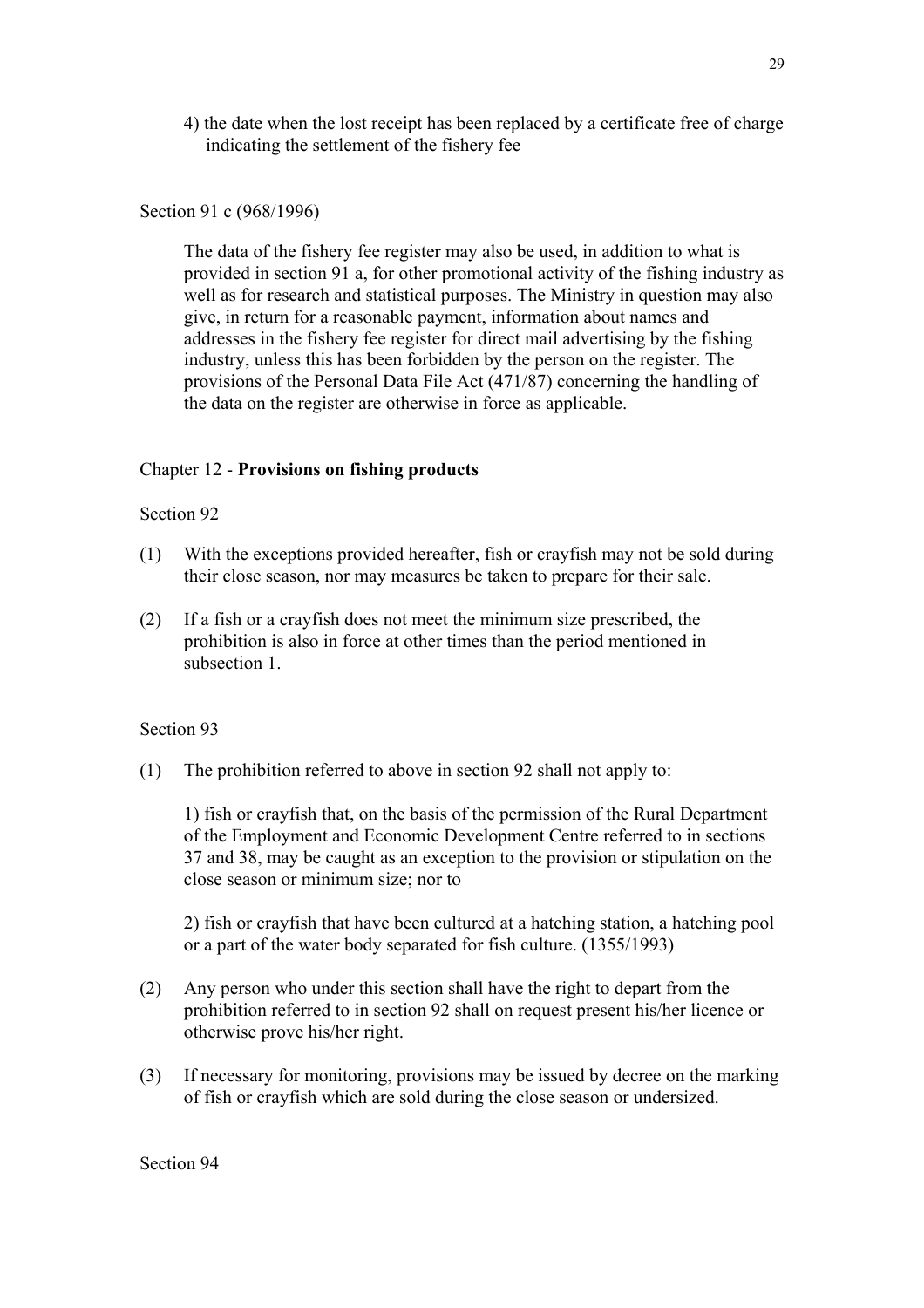- (1) The import of fish or crayfish below the decreed size for purposes other than planting, scientific research or transportation as transit goods is prohibited. The same applies to the import during the close season of fresh fish and crayfish protected by decree. If necessary, further provisions on the application of these prohibitions shall be provided by decree.
- (2) The import of a fish or crayfish species not occurring naturally in Finland or of their stock or gametes is allowed only by permission of the Ministry concerned and on the terms and conditions specified by it. Permission must be denied if the measure may cause significant harm to nature or wild animals. Provisions on fish or crayfish species that can be imported freely, shall be given by decree as necessary (252/1998)

- (1) Further provisions may be provided by decree on the handling, packing, transport, trade, export and import of fish and crayfish and products prepared from them, as well as on monitoring and inspection related to these activities.
- (2) In order to prevent the spread of contagious fish and crayfish diseases or to preserve the fish and crayfish stock, the Ministry of Agriculture and Forestry may for a fixed term or until further notice pass prohibitions or stipulations concerning the export and import as well as the transport, stocking and trade of fish, crayfish or spawn, or the handling or transferring to another location of equipment used to catch, stock or transport them. (526/96)

## Chapter 13 - **Monitoring, taking into safekeeping and executive assistance**

Section 96 (493/1997)

- (1) The police and the fishing authorities and, in water areas on the national frontier and in Finnish sea areas, the frontier guard authorities shall monitor compliance with provisions and regulations concerning fishing, and, as laid down below, shall also take into their safekeeping any catch caught by illegal fishing and the equipment used for the purpose, as well as transport and trade goods considered illegal under this Act. The monitoring duties referred to in this subsection may not interfere with the official duties of the frontier guard authorities.
- (2) The fishing equipment used in lure fishing referred to in section 8 above may be taken into safekeeping if the person engaged in lure fishing fails to prove that he/she has paid the lure fishing fee or give reliable proof of his/her identity when subjected to supervisionary measures.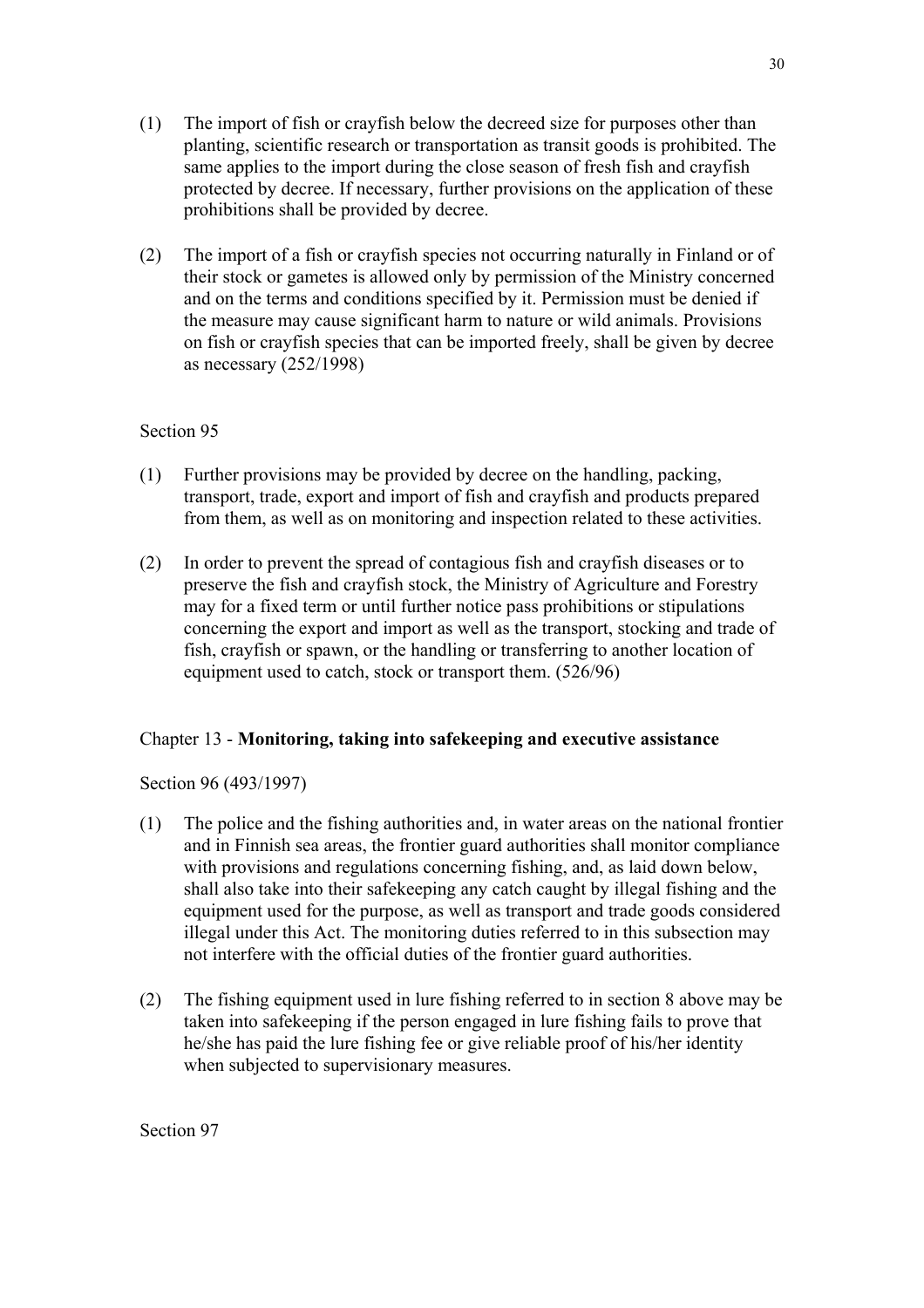- (1) The obligation referred to in section 96 also belongs to the sworn water bailiff who has been appointed by the Employment and Economic Development Centre, the municipality, the fishing region, the fishing corporation, the owner of the fishing waters or the holder of the fishing rights.
- (2) The water bailiff appointed by a fishing region shall especially monitor compliance with the provisions concerning the closed area and other stipulations in force in the waters of the fishing region.
- (3) The water bailiff shall take an oath or give some other affirmation in the general court of first instance in the court district where his/her territory or a part thereof is located. The water bailiff shall carry a bailiff's badge or identification card, which he/she shall present on request.

- (1) When the fishing rights of individuals are violated, the police and fishing authorities shall provide executive assistance on request. (493/1997)
- (2) On request, the water bailiff is obliged in his/her territory to assist the owner of the waters or the holder of fishing rights in the investigation of a procedure in violation of their rights.

#### Section 99

- (1) In addition to the authorities referred to in section 96, the customs authorities shall perform the monitoring referred to therein, provided that it does not interfere with their official duties. (493/1997)
- (2) As regards the monitoring called for in the provisions concerning fishing pursued in Finland's fishing zone, what has been provided in the Act on the fishing zone of Finland (839/74) is in force.

- (1) The authority mentioned in section 96 and the sworn water bailiff have the right to check whether the fishing gear placed in the water or in the boat as well as on the shore or in a shed is in accordance with the provisions. The said authorities and the water bailiff shall also have the right to inspect the storeroom of a person keeping fish or crayfish for sale.
- (2) If fishing gear has been illegally placed in a fish passage or other waters where the use of fishing rights has been prohibited or restricted, the police authority or the water bailiff shall be obliged to remove it at the cost of the guilty party.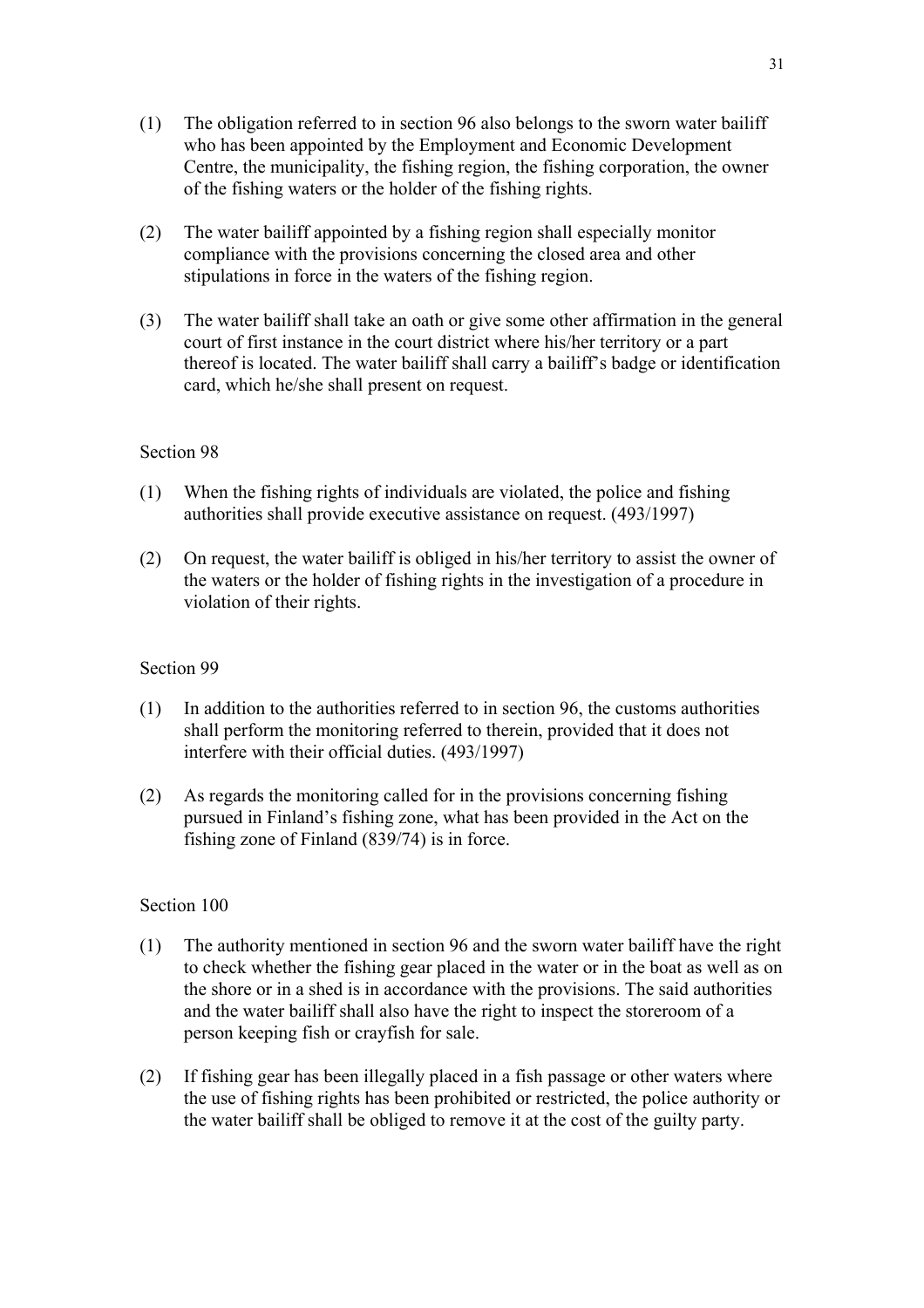(3) The prohibited fishing gear or part of it shall be destroyed or made unfit for fishing by the authority or the water bailiff.

#### Section 101

- (1) If:
	- 1) someone is found fishing in waters where he/she does not have a right to the catching he/she is engaged in; or
	- 2) fishing gear placed by someone else than a person authorized to fish is found in the fishing waters; or
	- 3) the leaseholder of the fishing rights or another person is evidently exceeding his/her fishing rights, fishing in a prohibited place or during a prohibited period, or using a prohibited fishing gear or fishing method,

the owner or the joint owner of the waters or the holder of fishing rights shall have a right, on the spot, to take into safekeeping the fishing gear used in such fishing, as well as the catch and the boat or other means of transport from where fishing has been pursued.

(2) In cases referred to in subsection 1 it is also the duty of the sworn water bailiff or the police and, where the waters and fishing rights belong to the State, that of the police and any other authority whose responsibility it is to monitor such an area in compliance with provisions on fishing, to take into safekeeping the fishing gear, catch, and the means of transport from where fishing has been pursued of the person engaged in illegal fishing. (112/1985)

- (1) If a person whose fishing gear, catch or means of transport has been taken into safekeeping under section 101 or whose fishing equipment has been taken into safekeeping under section 96(2), is suspected of having committed an act that is subject to public prosecution or for which the owner of the water area or the holder of fishing rights wants charges to be brought, the goods taken into safekeeping, except for the catch, shall be handed over to the police for safekeeping as soon as possible. If the handing over cannot be carried out without difficulty, notification of the goods and the place of safekeeping shall be given to the police who shall decide how the goods are to be kept. Fishing equipment taken into safekeeping under section 96(2) must be returned without delay if a proof of the payment of the lure fishing fee is presented within seven days of the equipment being taken into safekeeping. Provisions on catches taken into safekeeping are contained in section 104. (493/1997)
- (2 ) If the owner or the joint owner of the waters or the holder of fishing rights does not want to prosecute for an offence for which the prosecutor cannot raise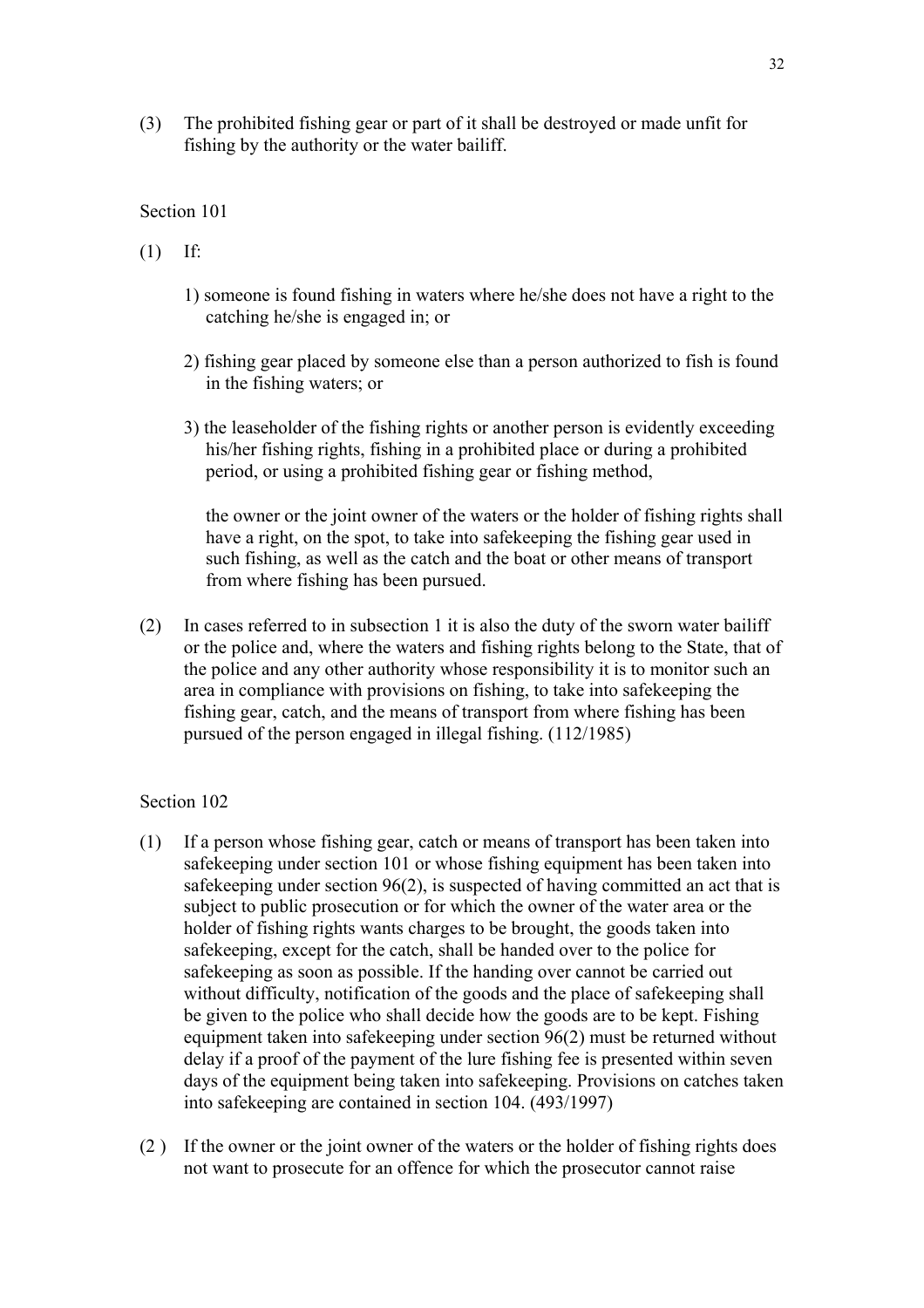33

charges unless the complainant has announced that he/she wants charges to be raised, he/she may, after notifying the police of the taking into safekeeping, keep in his/her possession the catch and the means of transport he/she has taken into safekeeping, until their user has paid for them a charge the amount of which is laid down by decree. If the fee is not paid within one month of when the police has been notified of the taking into safekeeping of the goods, and the owner of the goods has not brought an action in court concerning the legality of the taking into safekeeping, whoever took the goods into safekeeping may keep them.

(3) If the goods have been taken into safekeeping by the water bailiff or an authority referred to in section 101(2), and no charges are to be raised for the offence, the fee may be charged by the person who took the goods into safekeeping. The question regarding the legality of the taking into safekeeping performed by the official may in such a case be forwarded for the decision of a higher authority.

## Section 103

If no knowledge is received within one year about the owner of the goods handed over to an authority for safekeeping, or taken into safekeeping by an authority or a water bailiff on the grounds of the above-mentioned provisions, the authority shall sell the goods, unless they are to be destroyed on the basis on section 100(3). The proceeds of the sale belong to the State.

- (1) If the catch has been caught by fishing or crayfishing without permission in waters in which another party has a right to fish, or by otherwise violating another's right, the catch or its value belongs to the person whose rights have been violated, notwithstanding whether the catch should be considered illegal for other reasons as well.
- (2) If the catch has, without violation of another's right, been caught during the close season or in violation of provisions covering a closed area, or in a prohibited area or with prohibited fishing gear, or if it is undersized, it or its value shall belong to the State. The last mentioned also concerns such catch in its entirety that is in one box, fish chest or other type of tank, and at least one tenth of the weight of which is illegally caught as stated above. (877/2001)
- (3) If the catch is to go to the State in accordance with subsection 2, taking it into safekeeping shall immediately be notified to the police of the locality, who shall sell it or decide how otherwise to proceed with it. If it is likely that such a catch will spoil, the person who took it into safekeeping may sell it after two competent persons have evaluated it. The proceeds of the sale shall be delivered to the police.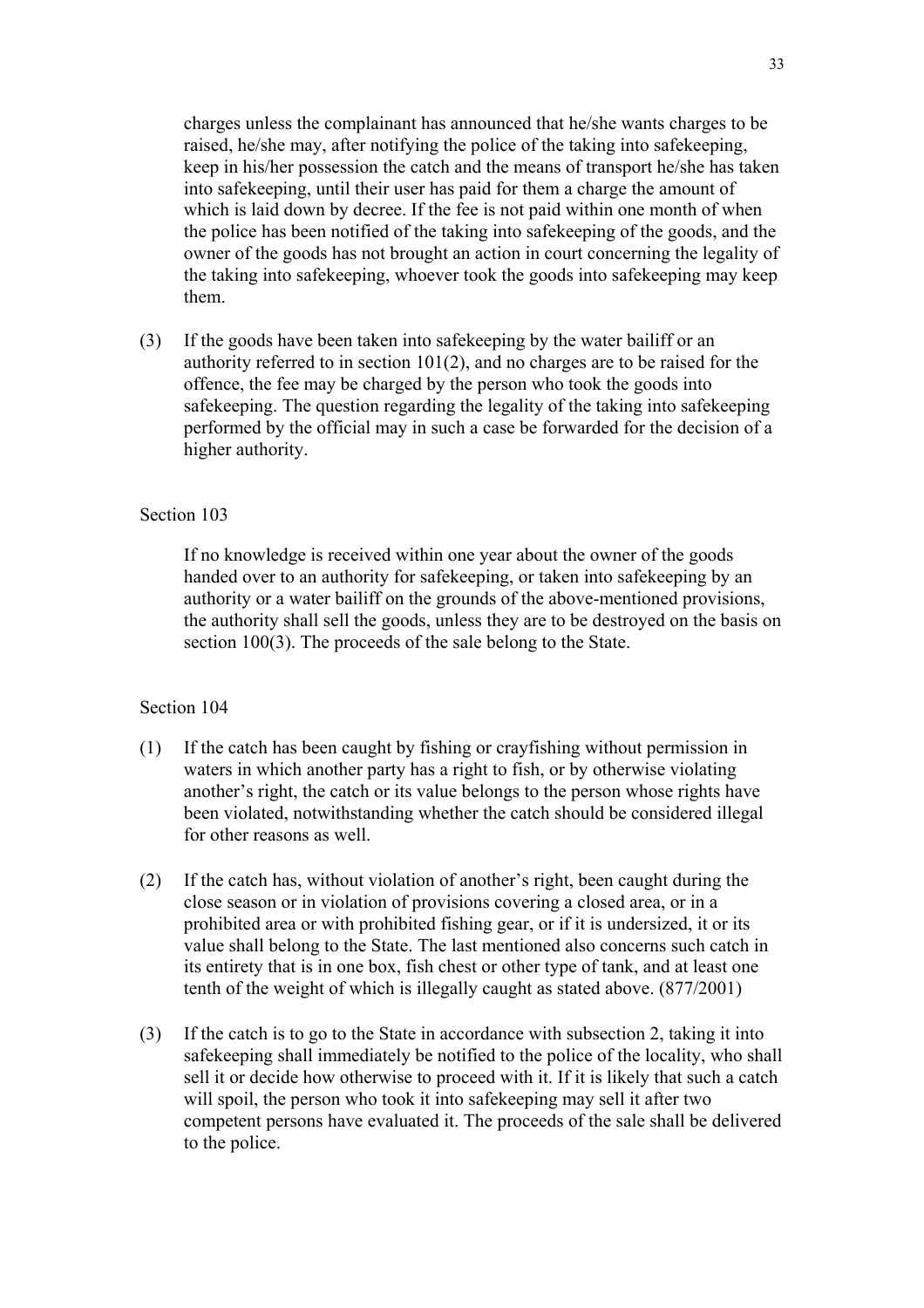#### Section 105 (154/2003)

- (1) When the holder of fishing rights catches fish or crayfish or permits fish or crayfish to be caught in a manner that endangers the preservation of the fish or crayfish stock, or catches fish or crayfish or permits fish or crayfish to be caught in fishing waters located in conjunction with fishing waters belonging to somebody else in a manner that is clearly harmful to another's fishing or interferes with fisheries measures in the fishing waters in which somebody else has fishing rights, the Employment and Economic Development Centre may, after giving the relevant parties an opportunity to explain the matter, prohibit the holder of fishing rights from using his/her fishing rights or restrict them until further notice, for no more than two years at a time.
- (2) A holder of fishing rights not satisfied with the decision of the Employment and Economic Development Centre referred to in subsection 1 may appeal to the Appeals Board for Rural Industry within 30 days of being notified of the decision. Notwithstanding the appeal, the decision of the Employment and Economic Development Centre shall be complied with immediately.

### Section 106

If anyone neglects his/her obligation in accordance with this Act or provisions issued under it, the State Provincial Office may, on notification of an authority or on the application of the party whose rights or interest the matter concerns, after the party in question has been given an opportunity to provide an explanation, order him/her to fulfil his/her obligation with the threat of a fine or with the threat that what is left undone shall be enforced at the cost of the neglecter.

### Chapter 14 - **Penal provisions**

Section 107 (518/2002)

- (1) Fishing offences and impairment of the environment. Penal provisions for fishing offences are contained in Chapter 48 a, section 2 of the Penal Code (518/2002).
- (2) Penal provisions for impairment of the environment are contained in Chapter 48, section 1 of the Penal Code.

Section 108 (518/2002)

- (1) Fishing offence. Anybody who deliberately or through carelessness
	- 1) uses a prohibited fishing method or prohibited fishing gear, or keeps such fishing gear on board a vessel or otherwise in a manner that makes it easily available for fishing;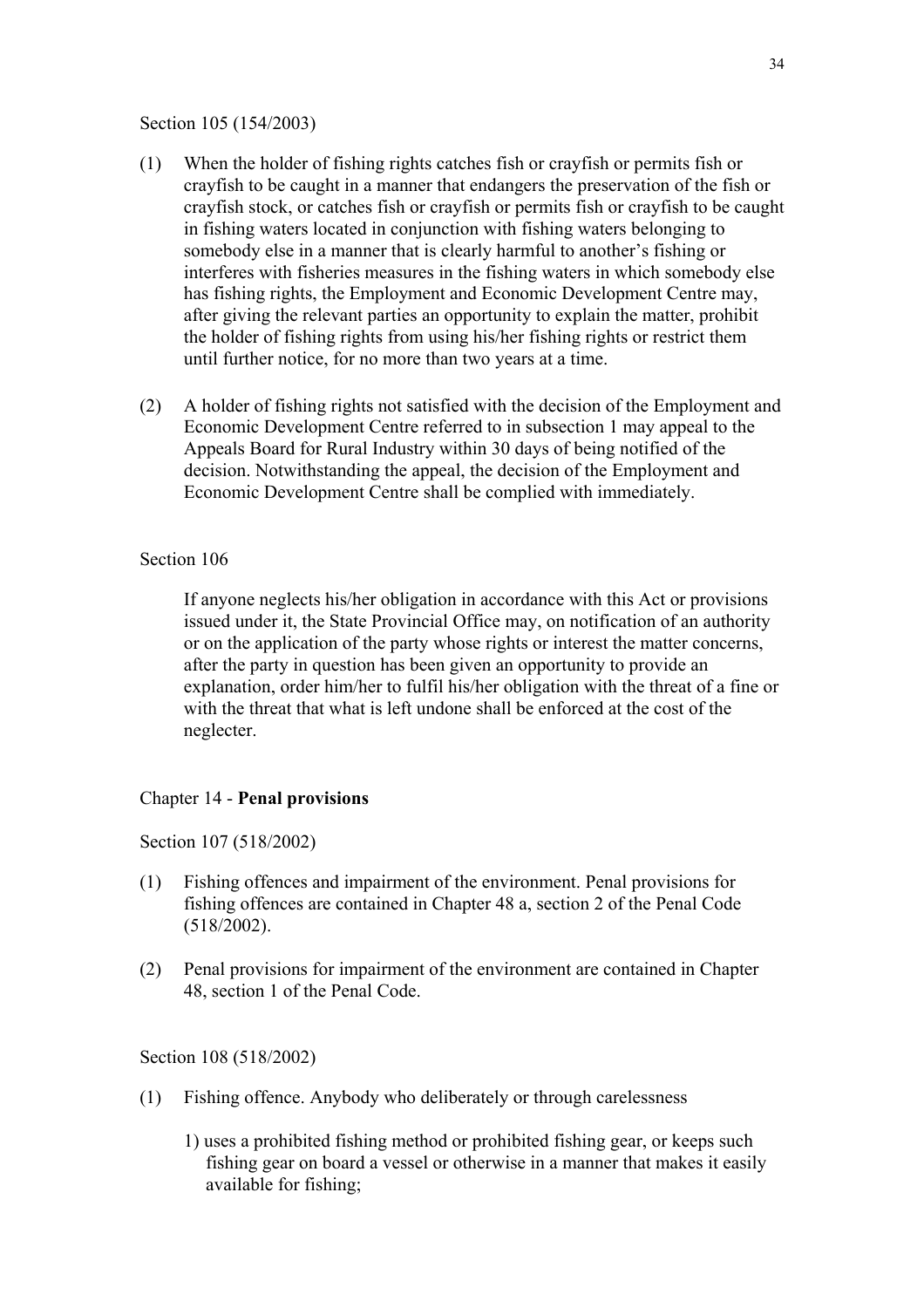- 2) fishes illegally in a main or a fish passage, or in a water area where fishing is prohibited or where it has been restricted, or in violation of provisions covering a closed area;
- 3) catches fish or crayfish during the close season or an otherwise illegal season, or keeps fishing gear suited to their catching in water during the season;
- 4) catches undersized fish or crayfish in violation of section 35;
- 5) catches fish or crayfish even though he/she has not paid the State the fishery fee or lure fishing fee laid down in section 88 or does not have a receipt of the fishery fee or lure fishing fee he/she has paid, and is unable to present it within seven days;
- 6) imports to the country a fish or crayfish species not occurring naturally in Finland or its stock or gametes without the permission laid down in section 94(2) or in violation of the permit condition;
- 7) introduces a new fish or crayfish species or its stock to a water area or carries out transplantations of fish or crayfish in the area without the permission laid down in section 121 or in violation of the permit condition; or
- 8) causes unnecessary disturbance or inconvenience while fishing, in violation of section 39;

shall be fined for a fishing offence, unless a more severe punishment has been provided for the act elsewhere in the law.

(2) Provisions for summary penal fees as a punishment for neglecting the payment of the fishery fee or lure fishing fee or for neglecting to present the receipt for the payment of the fee in question within a specified period are contained in Chapter 2 a, section 9(3) of the Penal Code, and in a Decree issued under Chapter 9(4).

Section 109 (518/2002)

Game offence. Provisions for penalties for game offences are contained in Chapter 28, section 10 of the Penal Code.

Section 110 (518/2002)

Forfeiture. Provisions on forfeiture shall not be applied if a person has committed the act referred to in section  $108(1)(5)$  for which he/she is punished with a summary penal fee.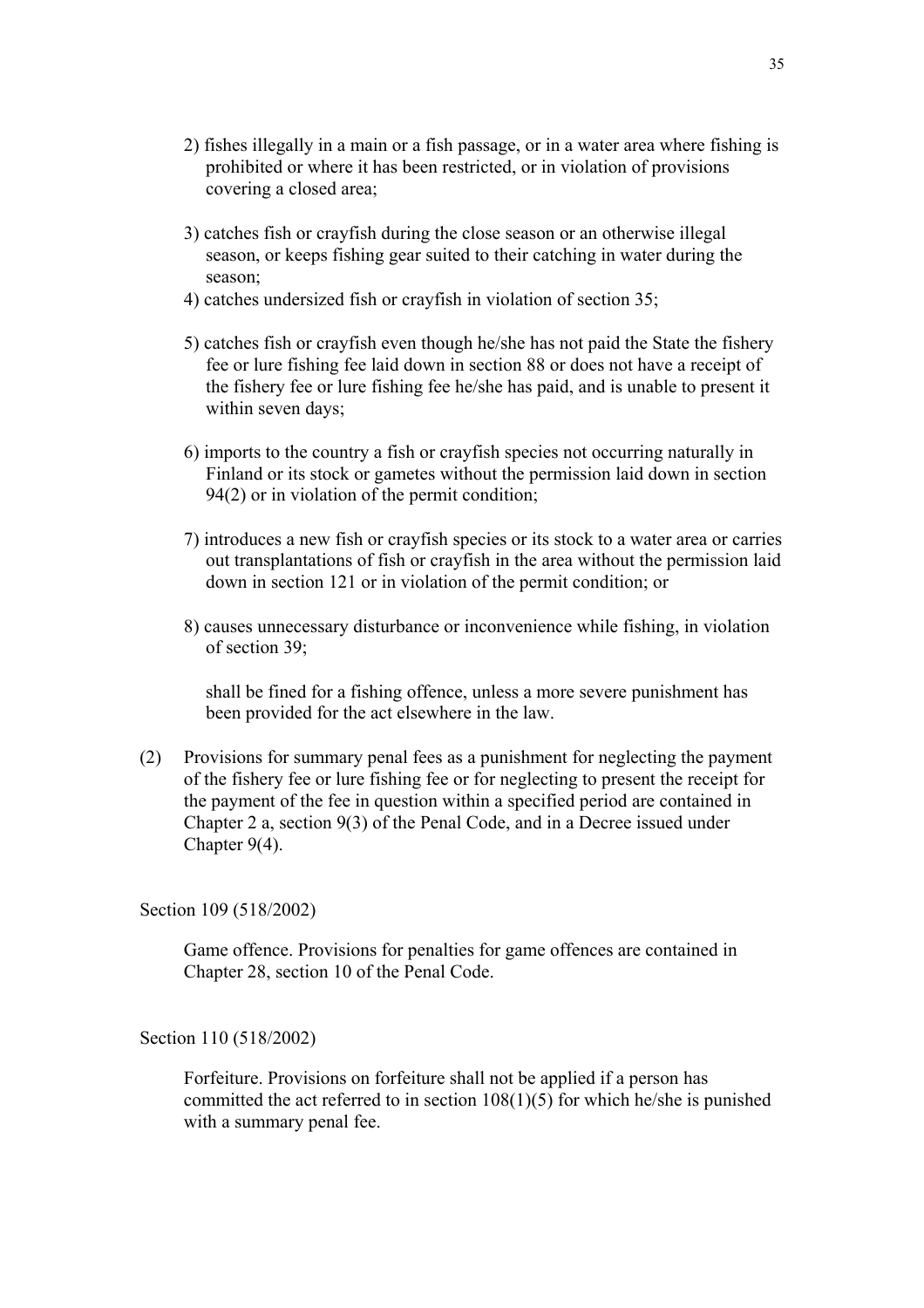Section 111 has been repealed

Section 112 (518/2002).

Right to bring charges. If the fishing offence has only violated the rights of an individual, the public prosecutor may not bring charges unless the complainant has announced that he/she wants charges to be brought.

Section 113 (518/2002)

Competent court. Charges for violating the provisions and regulations on Finland's fishing zone shall be brought before a general court of first instance that has the competence to consider charges brought for an offence committed outside Finland.

### Chapter 15 - **Miscellaneous provisions**

### Section 114

As regards Finland's fishing zone and the fishing engaged in there, what is enacted in the Act on Finland's fishing zone is in force, unless otherwise laid down in this Act.

### Section 115

- (1) The duties assigned to the Rural Department of the Employment and Economic Development Centre and the fishing region administration shall be undertaken in the fishing zone by that Rural Department of the Employment and Economic Development Centre in whose territory the part in question of the fishing zone is located. As regards the said authority, the boundary between the Rural Department of the Employment and Economic Development Centre shall be considered to continue in the same direction in the fishing zone. (1355/93)
- (2) The provisions of section 32(2) and (3) and section 35(2) of this Act shall not be applied to the fishing zone.

- (1) The provisions of this Act and the Government decree issued under it shall also be applied to the water bodies located on the borders of the country, unless otherwise laid down by an agreement concluded with a foreign state.
- (2) If required by an international agreement obligating Finland, or for the purpose of securing the fish stock or for some comparable reason, provisions may be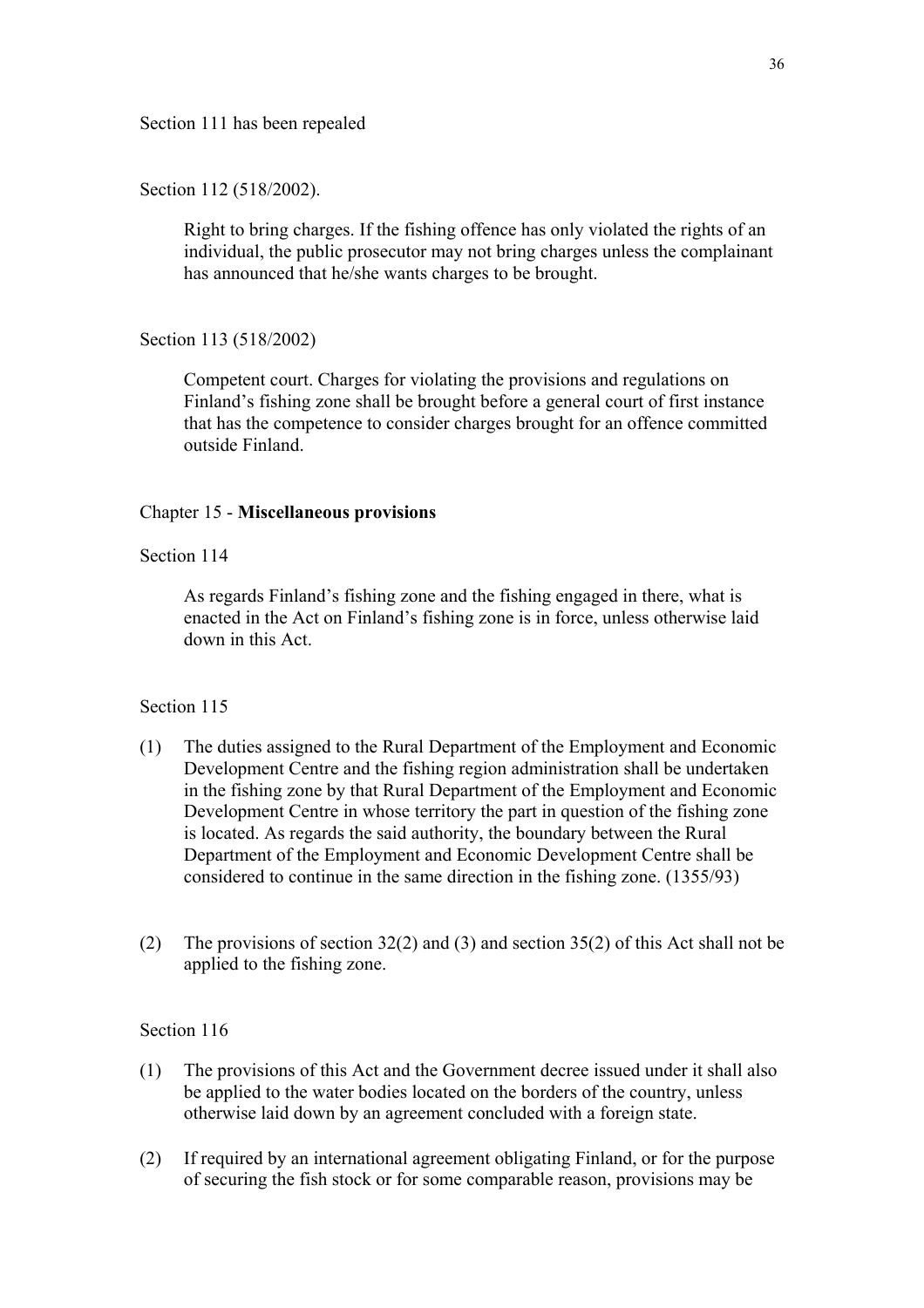decreed concerning fishing or catching crustaceans that Finnish citizens engage in outside Finland's territorial waters.

- (3) If required by an agreement or a reason referred to in subsection 2, provisions may also be decreed concerning restrictions on catching pursued in Finland's territorial waters or outside them.
- (4) Provisions of the implementation of the recommendations of the International Baltic Sea Fishery Commission and the North-East Atlantic Fishery Commission have been issued separately.

## Section 117

- (1) For the purpose of this Act, 'natural waters' means water bodies and smaller natural water channels. What is said about natural waters also applies to an artificial lake or reservoir connected to the water body so that fish have free access to it.
- (2) Unless otherwise stated, the provisions in this Act on water bodies also apply to the sea.
- (3) For the purpose of this Act, 'village' means a village with legal rights to certain waters in accordance with section 2(7) of the Property Formation Act. (562/1995)
- (4) What is meant for the purpose of this Act by 'temporary residents' of municipalities or villages is laid down by decree.

### Section 118

- (1) 'Fishing authorities' refers to the fishing and hunting department of the Ministry of Agriculture and Forestry and the Employment and Economic Development Centres, as well as the officials of these authorities, whose duty it is to handle fishing industry administration and attend to the duties concerning enforcement of the fishing legislation. What in this Act is laid down on fishing authorities also concerns those officials of the forest administration who are responsible for taking care of the fishing waters belonging to the State and matters concerning fishing in these waters.
- (2) As regards fishing matters, public waters shall be in the possession and care of the fishing and hunting department of the Ministry of Agriculture and Forestry and the Employment and Economic Development Centres.

### Section 119 (1355/93)

(1) Unless otherwise laid down, also sea trout, lake trout, brown trout and rainbow trout shall be considered to be salmon.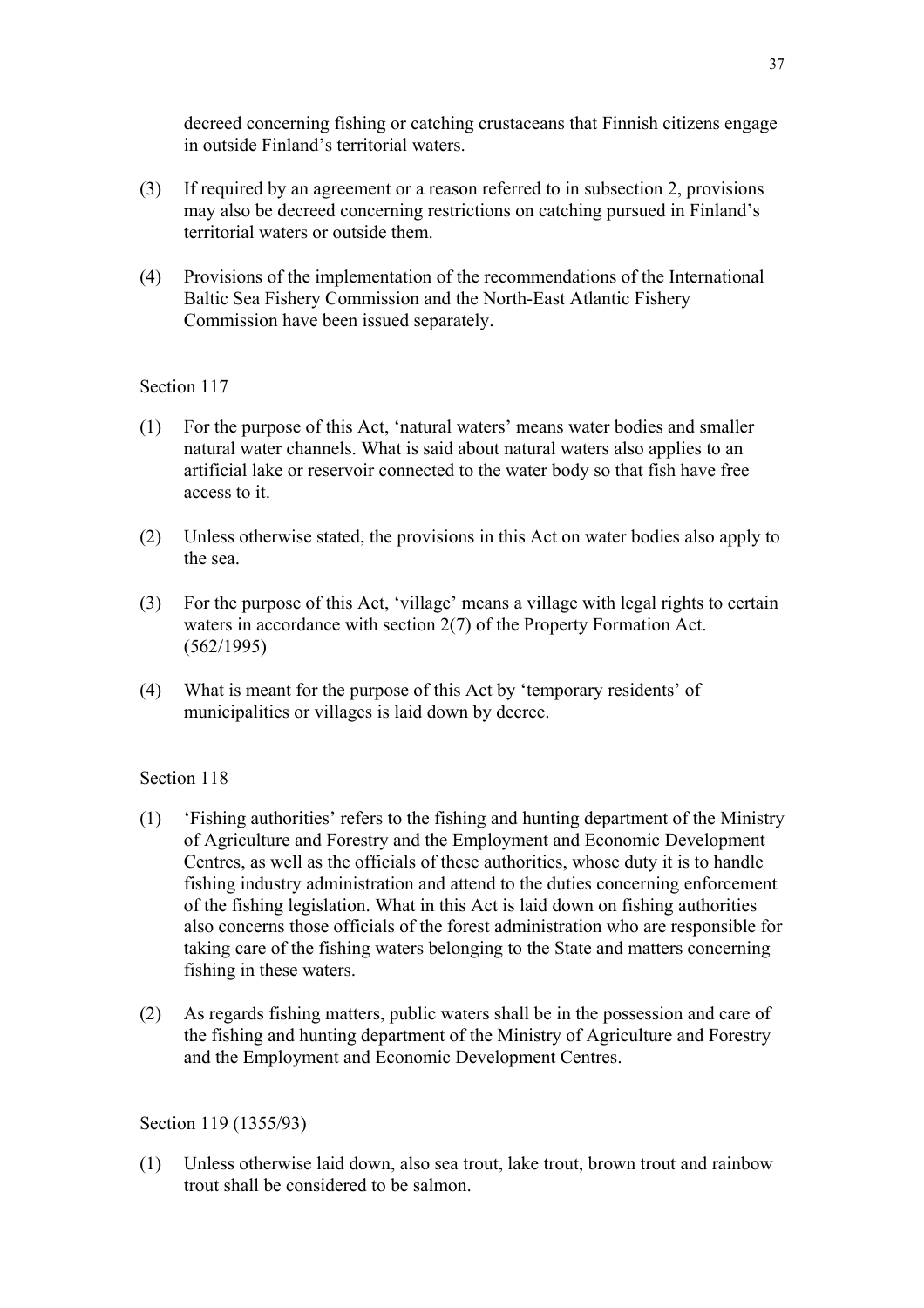- (2) A river or other water body shall be considered to contain salmon or powan if these fish species migrate up or along it or if it has been stocked with them in significant numbers.
- (3) It is for the Employment and Economic Development Centre to decide, if necessary, whether the water body shall be considered to contain salmon or powan.

Fish or crayfish that after being caught have undergone treatment by freezing, additives or a comparable method to improve preservation shall not be considered fresh.

#### Section 121 (252/1998)

Introduction of a new fish or crayfish species or its stock into a water area, or a transplantation of fish or crayfish to the area is subject to a permit of the Employment and Economic Development Centre. The permit may contain provisions on the carrying out of the measure.

### Section 122

A dispute concerning the use of waters for fishing and the resulting damage or hindrance caused to another party, as well as other exploitation of rights based on this Act, or neglect of duty may be forwarded to the general court of first instance to be decided as a civil case unless otherwise laid down in this Act as regards a matter.

- (1) A decision given by the general court of first instance in a matter referred to in this Act may be appealed against in the order provided in the Code of Procedure on appealing against decisions of the court of first instance.
- (2) An appeal against a decision issued by the environmental permit authority in a matter referred to in this Act may be made in the sequence laid down in the provisions of the Water Act on appealing against a decision of the environmental permit authority issued in a non-contentious civil case concerning building in a water body. Provisions on who has a right to appeal against a decision of the environmental permit authority on the abolishment of a closed area are contained in section 47(3). (93/2000)
- (3) An appeal against a decision issued by the Employment and Economic Development Centre in a matter referred to in this Act may be made to the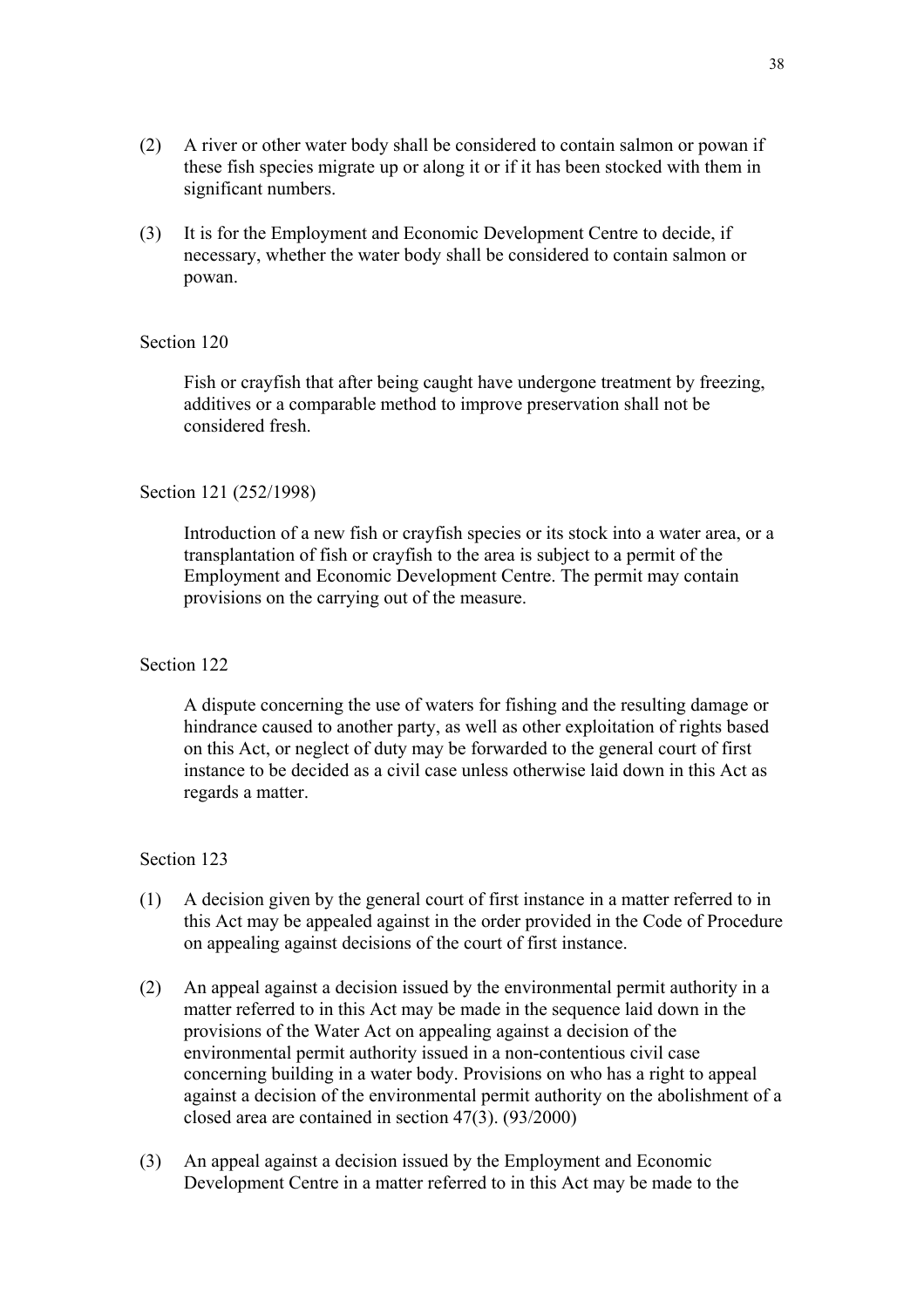Appeals Board for Rural Industry within 30 days of the decision being made public. Otherwise, provisions on the appeal laid down in the Administrative Judicial Procedure Act (586/1996) shall apply. (154/2003)

(4) an appeal against a decision of the State Provincial Office referred to in section 106 of this Act may be made to the Administrative Court in accordance with the appeal provisions contained in the Administrative Judicial Procedure Act. (154/2003)

Section 124 (562/95)

In order to apply section 8(2), whenever it is necessary to define which waters are located in the outer archipelago, the matter may be established in land division proceedings on application of the Rural Department of the Employment and Economic Development Centre. The operation shall be performed by a chartered surveyor without trustees, and it is otherwise subject to what is provided on demarcation in the Property Formation Act. The operation shall be performed at the cost of the State. If the circumstances change the boundary of the outer archipelago may be changed by a new operation.

Section 125 has been repealed.

#### Section 126

For the purpose of developing fishery and the fishing industry, the Ministry of Agriculture and Forestry may order parties engaged in fishing and fishing corporations to provide fishing regions and Employment and Economic Development Centres with information on fishing and its yield.

#### Section 127

Further provisions on the enforcement and application of this Act shall be issued by decree.

#### Section 127 a (40/1997)

Provisions on Employment and Economic Development Centres and their operating areas in this Act or issued under this Act apply to the Employment and Economic Development Centres and their operating areas.

#### **Chapter 16 – Transitional provisions and entry into force**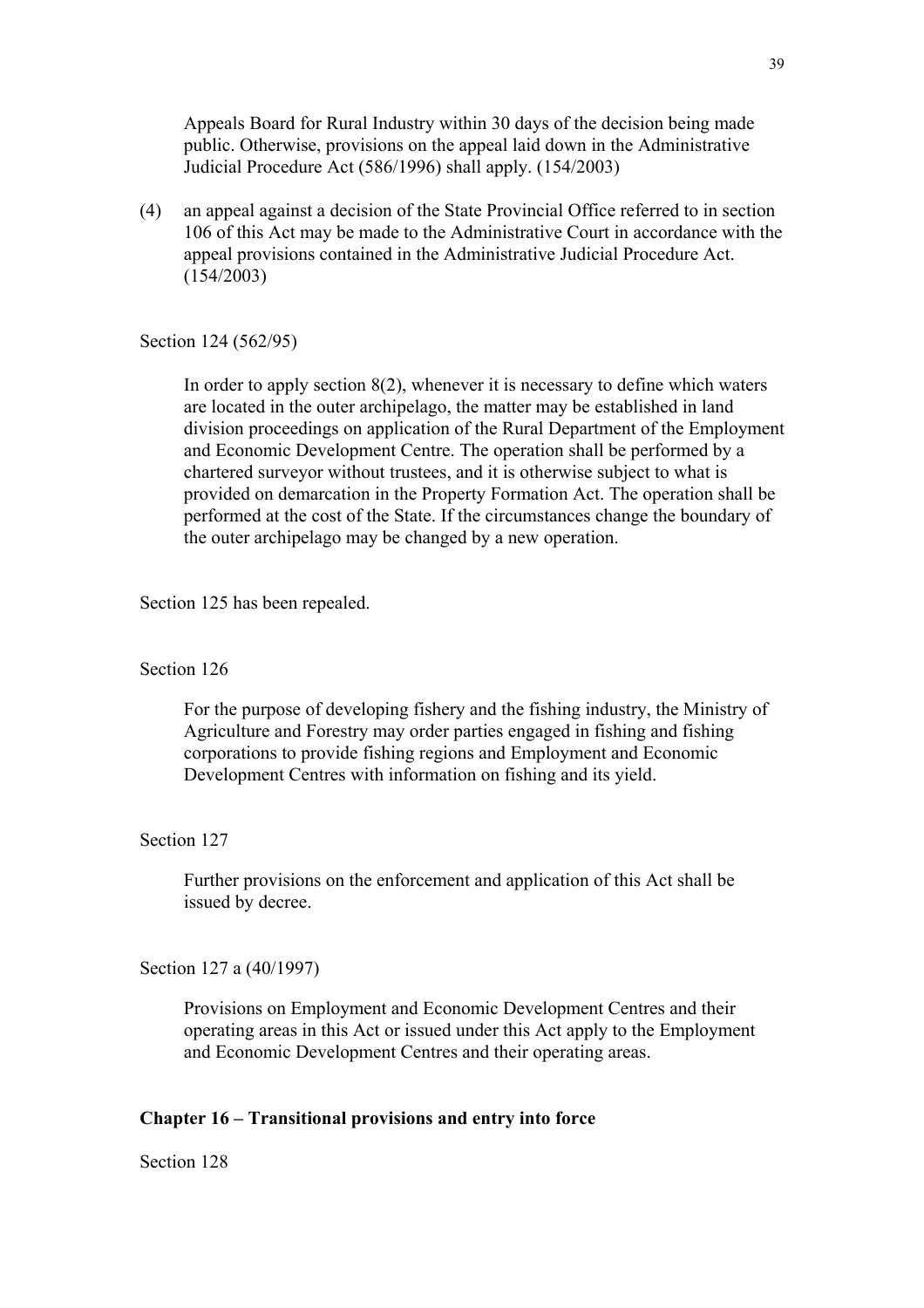This Act enters into force on 1 January 1983 unless otherwise provided by section 129.

## Section 129

- (1) This Act repeals:
	- 1) the Fishing Act (503/51) issued on 28 September 1951;
	- 2) the decree of 28 December 1951 on the enforcement and the application of the Fishing Act (695/51); and
	- 3) the decree of 9 July 1953 on the use of the private fishing grounds that belong to the State and on fishing in fishing waters belonging to the State (322/53), as amended; and
	- 4) the Land Partition Act of 14 December 1951 (604/51) section 112(2).
- (2) What has been stipulated by the decision of the Ministry of Agriculture and Forestry on the grounds of the Fishing Act section 90, mentioned in subsection 1(1) on the protection of fish and crayfish stocks shall remain in force as if it had been stipulated according to section 95(2) of this Act.

The decree of 16 July 1954 on the light signals to be used in fishing gear (338/1954) as amended shall remain in force;

Subsection 4 has been repealed.

Section 130 has been repealed**.** 

- (1) Fishery associations that were established according to the provisions in force prior to this Act shall terminate their activities within two years of the implementation of this Act. The fishing region in question shall, as appropriate, take responsibility for the duties of the association. Unless otherwise stipulated in the rules of the fishery association, the property of the association shall be transferred to its member fishing corporations.
- (2) At its meeting, the delegation of the fishery association shall decide on the transfer of the duties of the association and the property belonging to it, as well as on other measures resulting from the termination of activities.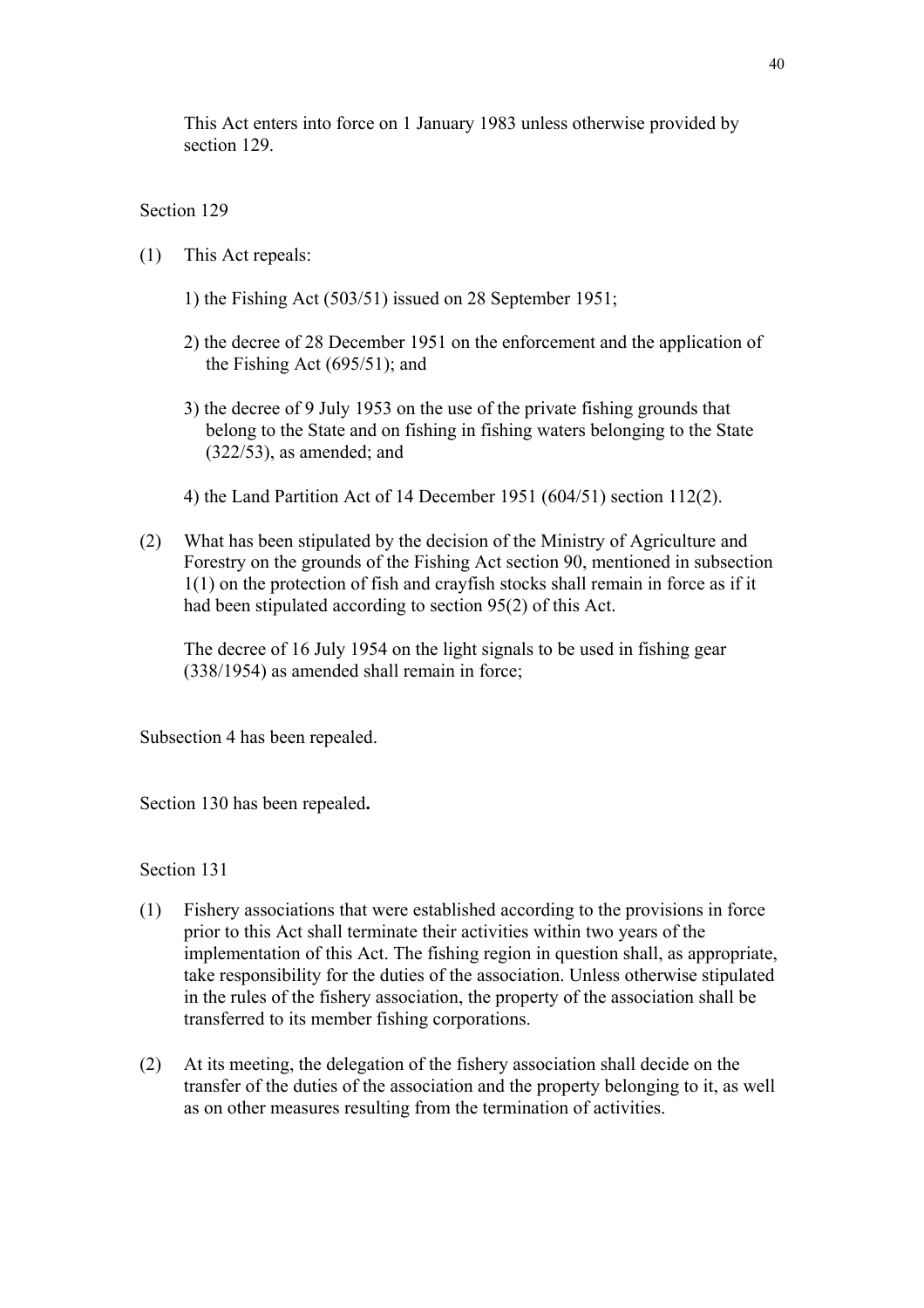If someone has the right laid down in section 18 of the Fishing Act and referred to in section 129(1)(1) to use land belonging to the State for buildings and equipment needed in fishing, such a right shall be maintained on previous terms for a period of five years as of the implementation of this Act.

#### Section 133

- (1) The administrative board of the fishing region shall investigate what closed areas established in accordance with the previous legislation exist in the area, and in what way they have been formed. The delegation of the fishing region shall decide which of them shall be abolished and which maintained. A decision to maintain a closed area is in force for ten years as from when the decision was made, unless a shorter period is fixed by the delegation.
- (2) If necessary, the land survey authorities shall, without compensation, assist the fishing region in conducting the investigation mentioned in subsection 1.
- (3) A closed area, on which no investigation has been conducted within three years of the implementation of this Act, shall be considered abolished.

#### Section 134

- (1) If a closed area has, according to a previous Act, been separated in the partition of waters, or if an entry has otherwise been made (in the land register) about the establishment of a closed area, the abolition of a closed area or the decision abolishing the closed area shall be notified by the administration of the fishing region to the relevant county survey office in order to remove (from the land register) the entries concerning the closed area. If necessary, the land surveying office shall order the chartered surveyor to determine, in a procedure conducted at the cost of the State, what is required in order to remove the entries.
- (2) Once a closed area referred to in subsection 1 above has been abolished, the environmental permit authority must, when the decision has become legally valid, provide the cadastral registrar with the notification referred to in the subsection (93/2000).

### Section 135

If a decision has been made to establish a closed area referred to in section 133, the provisions of this Act shall apply. However, restrictions of use stipulated previously shall remain in force. These restrictions may be changed as laid down in section 43.